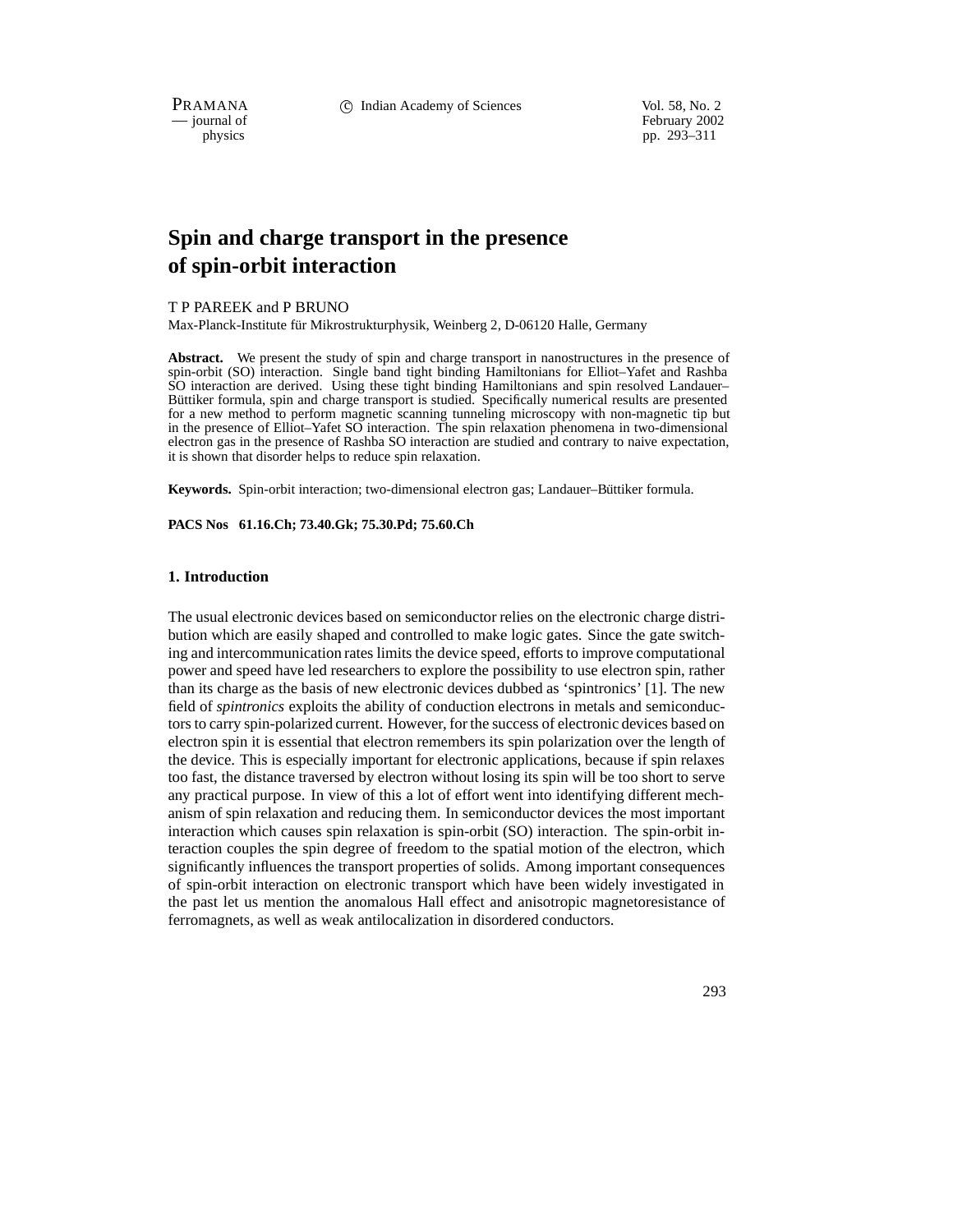The spin-orbit interaction is responsible for various spin-relaxation mechanisms of conduction in metals and semi-conductors. In the Elliott–Yafet mechanism [2], spin-relaxation is due to random spin-flip scattering due to spin-orbit interaction at impurities. In the D'yakonov–Perel mechanism [3], spin-relaxation arises from spin-precession of electrons due to the spin-orbit interaction between two scattering events. The Bir–Aronov–Pikus [4] involves the exchange interaction with holes, which in turn rapidly relaxes their spin by spin-orbit interaction. For a recent review see ref. [5].

The spin-orbit interaction is a relativistic correction to the non-relativistic Pauli equation, which arises as a combination of two effects: (i) the effective magnetic field experienced in its rest frame by an electron moving in an electric field and (ii) the Thomas precession of the rest frame of an accelerated electron. It is derived from the Dirac equation and expressed as

$$
H_{\rm SO} = \frac{\hbar}{4m_0^2 c^2} (\nabla V(\mathbf{r}) \times \boldsymbol{\sigma}) \cdot \mathbf{P}.
$$
 (1)

Here  $m_0$  is the free electron mass, **P** is the momentum operator, *e* is the electronic charge,  $\sigma = (\sigma_x, \sigma_y, \sigma_z)$  is the vector of Pauli matrices,  $V(\mathbf{r})$  is the potential energy and  $\nabla$  stands for spatial gradient. In nanostructures depending on the origin of potential gradient, $\nabla V(\mathbf{r})$ , the SO interaction in eq. (1) is known by various names. In semiconductor nanostructures without structural asymmetry the most important contribution to the potential gradient is due to the presence of impurities, as in metal films, we call this, *impurity induced spinorbit interaction*, also known as Elliot–Yafet SO interaction [2]. In a two-dimensional electron gas, the combined effect of the impurity induced spin-orbit coupling and of a structural asymmetry of the stack with respect to the plane parallel to the layers results in an effective SO interaction known as Rashba effect [6]. This effect can be controlled by an external gate voltage [7]. It is used in the spin transistor proposed by Datta and Das [8], which is one of the paradigms of the field of spin-electronics [1].

The present paper is devoted to studying the influence of the Elliot–Yafet SO coupling and Rashba SO coupling on various phenomena of spin-dependent transport.

In  $\S2$  we introduce the Hamiltonian and derive the corresponding tight-binding Hamiltonian for the impurity induced SO interaction (Elliot–Yafet) and Rashba SO interaction in subsections 2.1 and 2.2 respectively [9,10]. Using the derived tight binding Hamiltonian we study the effects of SO interaction on charge and spin transport. Section 3 presents simulation results for a new method to image magnetic structures of surface with a *nonmagnetic* scanning tip, using the tight-binding model derived in section 2.1. This method uses the spin-orbit interaction due to the presence of impurities. Section 4 is devoted to the spin transport in the presence of Rashba SO interaction and  $\S 5$  discusses the anisotropy of conductance of a ferromagnetic-2DEG interface. Finally we conclude in  $\S6$ .

# **2. Hamiltonian**

#### 2.1 *Tight binding Hamiltonian in the presence of impurity induced spin-orbit interaction*

In this section we derive the tight binding Hamiltonian for impurity induced spin-orbit coupling for 3D systems, including exchange interaction. We begin with the following single band Hamiltonian in continuum including spin-orbit and exchange coupling [9],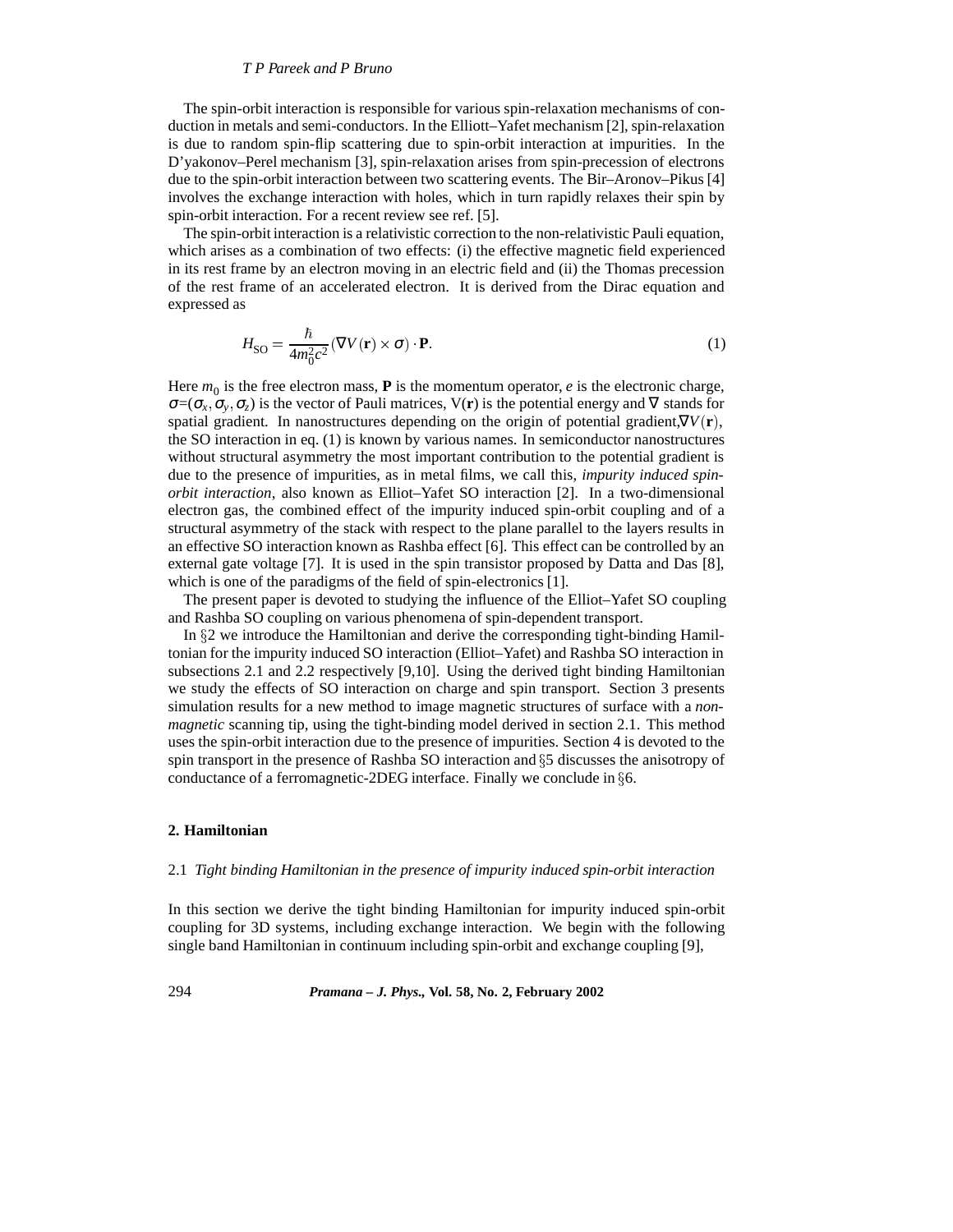$$
H = \frac{\hat{P}^2}{2m^*} + V(\mathbf{r}) + \frac{\Delta}{2}\vec{\mu}(\mathbf{r}) \cdot \vec{\sigma} + \lambda(\nabla V(\mathbf{r}) \times \vec{\sigma}) \cdot \hat{P},\tag{2}
$$

where the first two terms are the usual kinetic and potential energies while the third and fourth terms represent exchange and spin-orbit interaction, respectively,  $m^*$  is the effective mass of electron,  $\Delta$  the exchange splitting ( $\Delta=0$  for non-magnetic system),  $\lambda$  is the spin-orbit interaction parameter,  $\vec{\mu}$  a unit vector in the direction of magnetization of FMs and is given by  $(\cos \phi \sin \theta, \sin \phi \sin \theta, \cos \theta)$ ,  $\vec{\sigma}$  the Pauli operator and  $\hat{P}$  the momentum operator. By discretizing the above Hamiltonian on a simple-cubic lattice with onsite disorder, we obtain the following tight binding Hamiltonian with spin-orbit interaction whose strength is determined by disorder

$$
H = \sum_{\mathbf{r},\sigma,\sigma'} \left( \varepsilon_{\mathbf{r}} \delta_{\sigma \sigma'} + \frac{\Delta_{\mathbf{r}}}{2} \vec{\mu}_{\mathbf{r}} \cdot \vec{\sigma}_{\sigma \sigma'} \right) c_{\mathbf{r},\sigma}^{+} c_{\mathbf{r},\sigma'} + t \sum_{\langle \mathbf{r},\mathbf{r'} \rangle \sigma} c_{\mathbf{r},\sigma}^{+} c_{\mathbf{r'},\sigma} + H_{\text{SO}}, \tag{3}
$$

where  $H_{\rm SO}$  is expressed as

$$
H_{\rm SO} = -i\alpha_{\rm SO} \sum_{\substack{\mathbf{r}, \sigma, \sigma'\\i,j,k,\nu\gamma}} \mathbf{V}, \gamma \Delta \varepsilon_{\mathbf{r} + \gamma \mathbf{a}_k, \mathbf{r} + \nu \mathbf{a}_j} c_{\mathbf{r}, \sigma}^{\dagger} c_{\mathbf{r} + \nu \mathbf{a}_j + \gamma \mathbf{a}_k} \sigma_{\sigma \sigma'}^i \varepsilon_{ijk}.
$$
 (4)

Here  $c_{\mathbf{r},\sigma}^+$  is the creation operator of an electron with spin  $\sigma$  at site  $\mathbf{r}, \varepsilon_{\mathbf{r}}$  the on-site energy and  $\Delta \varepsilon_{\mathbf{r}+\gamma \mathbf{a}_k, \mathbf{r}+\gamma \mathbf{a}_j} = \varepsilon_{\mathbf{r}+\gamma \mathbf{a}_k} - \varepsilon_{\mathbf{r}+\gamma \mathbf{a}_j}$ ,  $\mathbf{a}_i$  is the lattice basis vector along axis *i*,  $\sigma_{\sigma\sigma'}^i$ denotes the Pauli matrix elements,  $\alpha_{SO}$  is dimensionless spin-orbit parameter. The dummy indices v and  $\gamma$  takes the values  $\pm$ . The summation  $\langle \mathbf{r}, \mathbf{r}' \rangle$  runs over to the nearest neighbor sites. The symbol  $\varepsilon_{ijk}$  is the Levi-Civita's totally antisymmetric tensor, where *ijk* label the three coordinate axes. The tight-binding parameters in eqs (3) and (4) are related with the parameters in eq. (2) in the following way:

$$
t = -\frac{\hbar^2}{2m^*a^2}, \qquad \alpha_{\text{SO}} = \frac{\lambda \hbar}{a^2} \,. \tag{5}
$$

The above tight binding model includes two factors: spin-dependent band structure and spin-independent disorder. The band structure takes into account the difference in the density of states and the Fermi velocity between the two spin component in the ferromagnet. The disorder represents the structural defects in the systems and is a source of spin-orbit scattering and it takes the form of spin independent random variation in the atomic onsite energies. In the presence of disorder, spin-orbit coupling term causes hopping along the diagonal and is the source of spin-flip scattering. In this sense this model is equivalent to next-nearest-neighbor (nnn) tight-binding model, except that in the usual nnn tightbinding model, hopping amplitude to the next nearest neighbor is fixed while in our model it depends on disorder strength and the spin of electron. *Hence within this model spinrelaxation length is determined by disorder strength*. The relevant physical parameters are mean-free-path, spin-relaxation length, Fermi energy and the spin polarization of the ferromagnet at the Fermi level. The model parameters are, on-site energy, hopping energy, exchange splitting and spin-orbit coupling parameters. Physical parameters are related to the model parameters in the following way: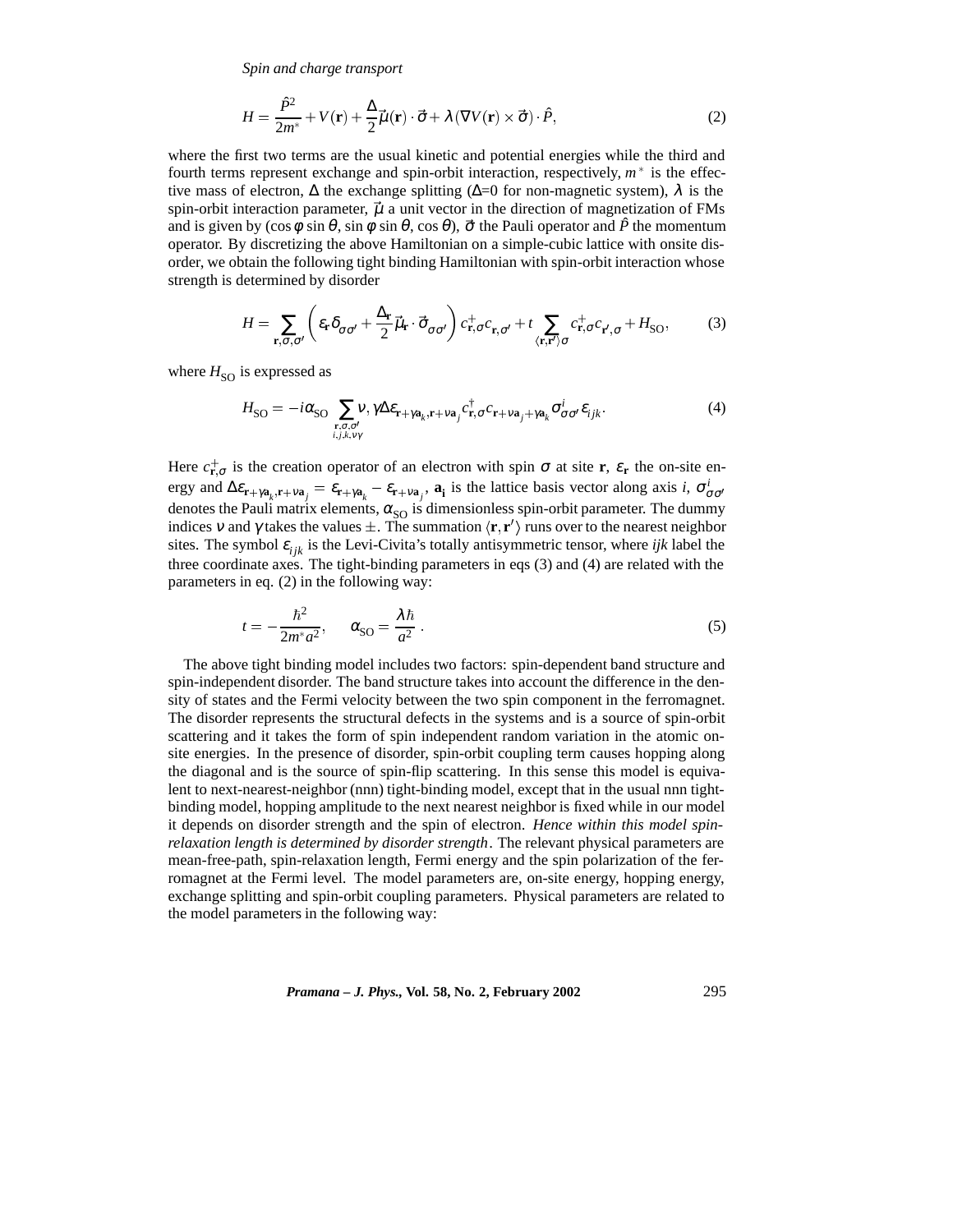$$
l_m = \frac{|t|}{\pi} \sqrt{\frac{\varepsilon_f}{|t|}} \frac{1}{N_{3D}(\varepsilon_f) \langle (V - \bar{V})^2 \rangle_c} a,
$$
\n
$$
(6)
$$

$$
l_{\rm SO} = l_m \sqrt{\frac{\tau_{\rm SO}}{\tau_m}} \equiv \frac{3l_m|t|}{2|\alpha_{\rm SO}| \epsilon_f},\tag{7}
$$

$$
P = \frac{N^{\dagger}(\varepsilon_f) - N^{\dagger}(\varepsilon_f)}{N^{\dagger}(\varepsilon_f) + N^{\dagger}(\varepsilon_f)} \equiv \frac{\sqrt{\varepsilon_f + \Delta} - \sqrt{\varepsilon_f - \Delta}}{\sqrt{\varepsilon_f + \Delta} + \sqrt{\varepsilon_f - \Delta}},
$$
\n(8)

where  $l_m$ ,  $l_{\text{SO}}$ , P and  $\varepsilon_f$  are elastic mean free path, spin relaxation length, spin polarization of the ferromagnet and Fermi energy respectively. Here *a* is the lattice spacing and  $\langle ... \rangle_c$ represents the configuration averaging (*V* is a disorder potential), other symbols have the same meaning as defined in the  $\S3$ . In  $\S3$ , using the above tight binding Hamiltonian, we present quantitative results to perform magnetic scanning tunneling microscopy with a two-terminal non-magnetic tip in the presence of spin-orbit coupling [9,11]. However, the model presented above is general and can be used to study any general system.

# 2.2 *Tight binding Hamiltonian for 2DEG in the presence of the Rashba spin-orbit interaction*

To obtain an appropriate Hamiltonian for 2DEG including Rashba SO interaction, we consider that 2DEG is lying in the *xy* plane, therefore the momentum operator in eq. (2) is restricted to the 2d *xy* plane, with this condition the continuum Hamiltonian of eq. (2) reduces to [10,12]

$$
H = \frac{\hbar k^2}{2m^*} + V(x, y) + \frac{\Delta}{2}\vec{\mu}(\mathbf{r}) \cdot \vec{\sigma} + \lambda_{\mathbf{R}} \cdot (\sigma_x k_y - \sigma_y k_x), \tag{9}
$$

where  $\lambda_{\mathbf{R}} = \lambda (\nabla V_z)$  is the Rashba SO parameter and is determined by the interfacial electric field perpendicular to the 2DEG plane, *k* is the momentum in the *xy* plane;  $\sigma_x$ ,  $\sigma_y$  are the Pauli matrices. Tight binding model corresponding to the above Hamiltonian is obtained by discretizing eq. (9) on a square two-dimensional lattice of lattice spacing *a* with  $N_x$  sites in the longitudinal direction (current direction) and  $N<sub>y</sub>$  lattice sites (will be also referred as the width of the channel) along the transverse direction [9,10,13]

$$
H = \sum_{i,j,\sigma,\sigma'} \left\{ (\varepsilon_{i,j}\delta_{\sigma\sigma'} + \frac{\Delta_{i,j}}{2}\vec{\mu}_{i,j} \cdot \vec{\sigma}_{\sigma\sigma'}) c_{i,j,\sigma}^+ c_{i,j,\sigma'} + \text{h.c.} \right\}
$$
  
+
$$
t \sum_{i,j,\sigma} \left\{ c_{i+1,j,\sigma}^{\dagger} c_{i,j,\sigma} + c_{i,j+1,\sigma}^{\dagger} c_{i,j,\sigma} + \text{h.c.} \right\}
$$
  
- 
$$
\lambda_{\text{SO}} \sum_{i,j,\sigma,\sigma'} \left\{ -c_{i+1,j,\sigma}^{\dagger} c_{i,j,\sigma'} (i\sigma_y)^{\sigma\sigma'} + \text{h.c.} \right\},
$$
 (10)

where *i* and *j* enumerates the sites along the *x* and *y* axis respectively. The  $\lambda_{SO} = \lambda_{R}/2a$ is the Rashba spin-orbit coupling parameter having dimensions of energy, and can be controlled by an external applied gate voltage [7,14]. The other symbols in eq. (10) has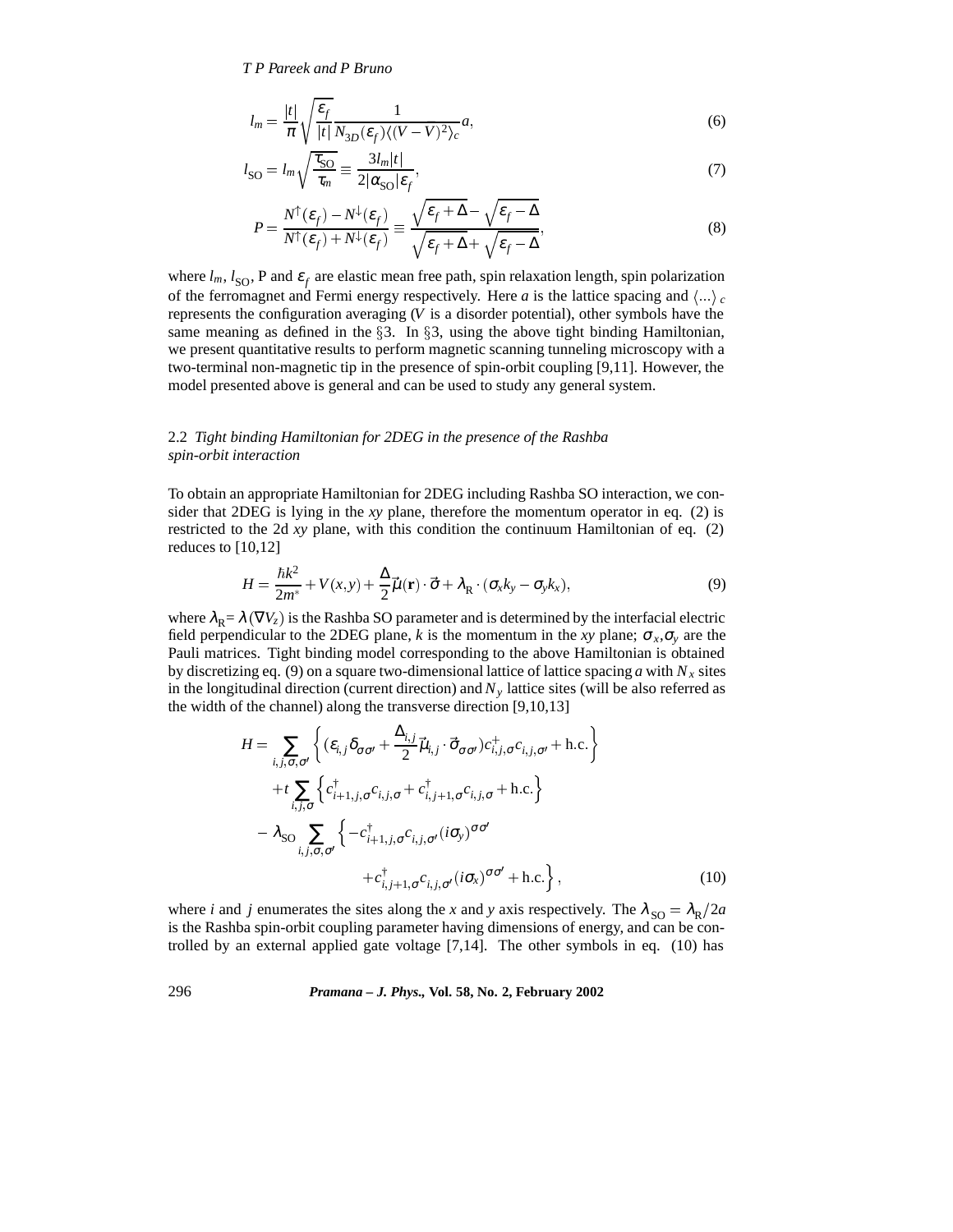the same meaning as in eqs (3) and (4), except that now they are restricted to the twodimensional space. The Rashba spin-orbit coupling,  $\lambda_{\text{SO}}$ , causes spin splitting for  $\mathbf{k} \neq 0$ ,  $\Delta E = 2\alpha k$ , which is linear in momentum and at the same time causes the spin to precess around the Rashba field,  $\mathbf{B_R}(\mathbf{k}) = \lambda_R(k_y \hat{x} - k_x \hat{y})$ , with frequency  $\omega = \Delta E/2\hbar$ . The length over which spin precesses by an angle  $\pi$  is known as spin precession length ( $L_{sp}$ ) and is given by

$$
L_{\rm sp} = \frac{\pi t}{\lambda_{\rm SO}} a. \tag{11}
$$

Scattering from boundary or impurity changes the direction of Rashba field  $\mathbf{B}_{\mathbf{R}}(\mathbf{k})$  which depends on the electron wave vector and causes the electron to precess around a new direction, thus randomizing the precession process causing spin dephasing. The corresponding spin dephasing time ( $\tau_a$ ) is  $1/(\omega^2 \tau_i)$ , where  $\tau_i$  is the scattering time. In diffusive regime  $\tau_i$ is replaced by the elastic scattering time,  $\tau_{el}$ , leading to spin relaxation length

$$
L_{\phi} = \sqrt{(1/2)v_f^2 \tau_{\rm el} \tau_{\phi}} = L_{\rm sp} \tag{12}
$$

which is independent of mean free path (note that for impurity induced SO scattering, presented in section 2.1 the spin-relaxation length given by eq. (8) depends on mean free path). However, in the presence of strong disorder when the spin precession length  $L_{sp}$ is much larger than the mean free path  $L_e$  the spin relaxation length can show deviation from the relation given in eq. (12). We report numerical calculation in  $\S 4$  which shows these deviation. The mean free path in two-dimension in the presence of Anderson onsite disorder with width *W*, within Born approximation is given by

$$
L_e = \frac{12\hbar v_f}{2\pi N_{2d}(E_f)W^2}a,
$$
\n(13)

where  $N_{2d}(E_f)$  is the density of states. Here we would like to remind the reader that in 2D tight binding model, density of states are singular in the middle of the band, and goes to a constant near the band edge. This effects the mean free path drastically in the band center and can lead to a non-monotonic behavior for spin coherence as a function of Fermi energy as we will see in  $\S 4$ .

#### **3. Magnetic scanning tunneling microscopy with a non-magnetic tip: An effect of impurity induced spin-orbit coupling**

Imaging the magnetic structures of surfaces down to the atomic level is a major goal of surface magnetism. Magnetic scanning tunneling microscopy (MSTM) provides a way to image magnetic domains on the surface. In the conventional approach magnetic sensitivity of tunneling current has been based upon the spin-valve effect [15], the tunneling current between two ferromagnets separated by a tunnel barrier depend on the relative orientation of the magnetizations of the ferromagnets. In this approach a magnetic tip has to be used. The experimental realization of magnetic scanning tunneling microscopy based on spin-valve effect was realized by Wiesendanger *et al* [16], who investigated a Cr(001)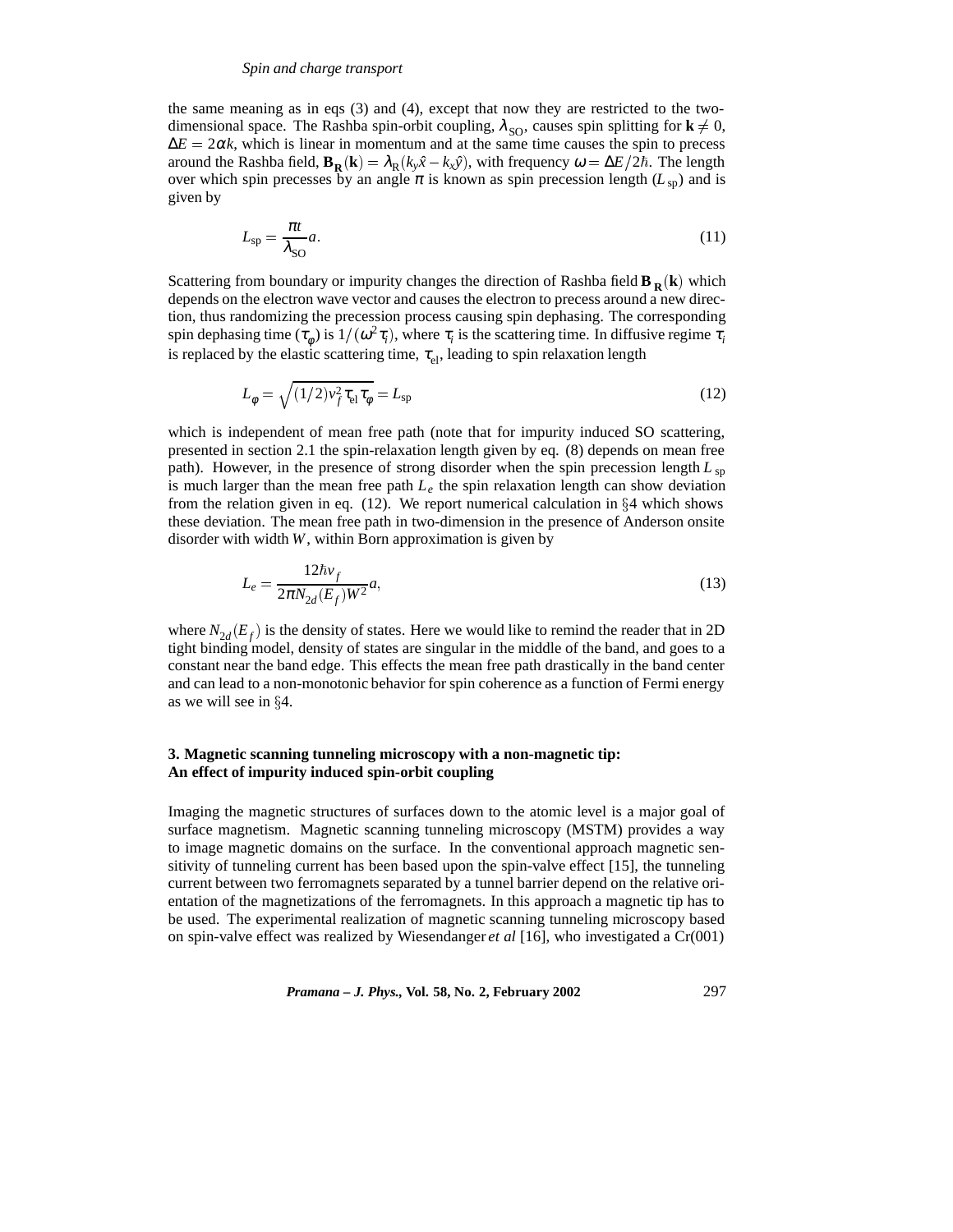surface with a ferromagnetic  $CrO<sub>2</sub>$  tip, their observation confirmed the model of topological antiferromagnetism between ferromagnetic terraces separated by monoatomic steps. They measured a spin asymmetry of the order of 20%. Recently this method has been used to image magnetic domains [17–20]. It was shown that, by periodically changing the magnetization of the tip, it is possible to separate spin-dependent tunnel current from the topographic dependent current and hence the magnetic structure of the surface can be recorded. Using this method Wulfhekel *et al* [17] studied magnetic domain structure on a single crystalline Co(0001) surface and polycrystalline Ni surface. In refs [18–20], a two-dimensional anti-ferromagnetic structure of Mn atoms on tungsten(110) surface was investigated. It was shown that the spin-polarized tunneling current is sensitive to the magnetic superstructure, and not to the chemical unit cell [18].

However, the MSTM with a magnetic tip has a drawback that the magnetostatic interaction between the tip and magnetic sample cannot be avoided, which are likely to influence the domain structure. In view of this an alternative approach was recently proposed to perform the magnetic scanning tunneling microscopy with a two-terminal non-magnetic tip [11]. It is based upon Mott's spin-asymmetry effect in scattering caused by disorder [21]. It was shown that due to spin-orbit coupling the tunnel conductance between the ferromagnetic surface and one of the tip terminal depends on the orientation of magnetization. Because of the spin-orbit interaction the intensity of the scattered beam depends on the orientation of spin-polarization axis of the incidents electrons, i.e., it is sensitive to the spin component perpendicular to the scattering plane. In other words tunnel conductance is spin asymmetric. However, to observe this spin asymmetry effect, caused by Mott scattering, a three-terminal device is a prerequisite. Due to the Casimir–Onsager symmetry relation the conductance of a two-terminal device has to be symmetric with respect to magnetic field (in our case spin plays the role of magnetic field since as far as time reversal properties are concerned 'spin' and 'magnetic field are equivalent), this is a requirement imposed by the underlying microscopic time reversal symmetry. However, in the case of the threeterminal device, there is no such restriction on the conductance; rather, a more generalized symmetry relation exists involving all terminals as shown by Büttiker [22]. Hence to perform magnetization sensitive scanning tunneling microscopy with a non-magnetic tip, it is necessary to use a two-terminal tip [11].

In this section we present numerical simulation results of the three-terminal STM device within the single-band tight-binding model introduced in section 2.1, using recursive Green function method and Landauer–Büttiker formula for conductance [9].

A cross-section of the system in the *xy* plane, for the calculation of spin sensitivity of the proposed two-terminal non-magnetic tip is shown in figure 1. The system consists of three regions: (i) the ferromagnetic lead (labelled 1 in figure 1), (ii) the central region and, (iii) the two non-magnetic terminals (labelled as 2 and 3 in figure 1). The central region is composed of an insulating tip, such as those routinely used to perform atomic force microscopy, coated on two opposite faces by a thin metallic film. The metallic coating has a thickness *d*. This is shown in the central region where the empty circles depict vacuum, black circles corresponds to insulating sites and the rest corresponds to metallic sites (hatched circles) and the impurities (stars). Between the ferromagnetic surface (gray circles in figure 1) and the tip there is a vacuum layer of one lattice spacing (empty circles in figure 1). The tip is placed symmetrical with respect to the *xz* plane. Current flows along the two faces of the tip which makes an angle of  $\pm 45^{\circ}$  with the *x*-axis. The structure shown in figure 1 consists of three semi-infinite leads ( $-\infty \le i \le 1$  and  $N_x + 1 \le i \le \infty$ )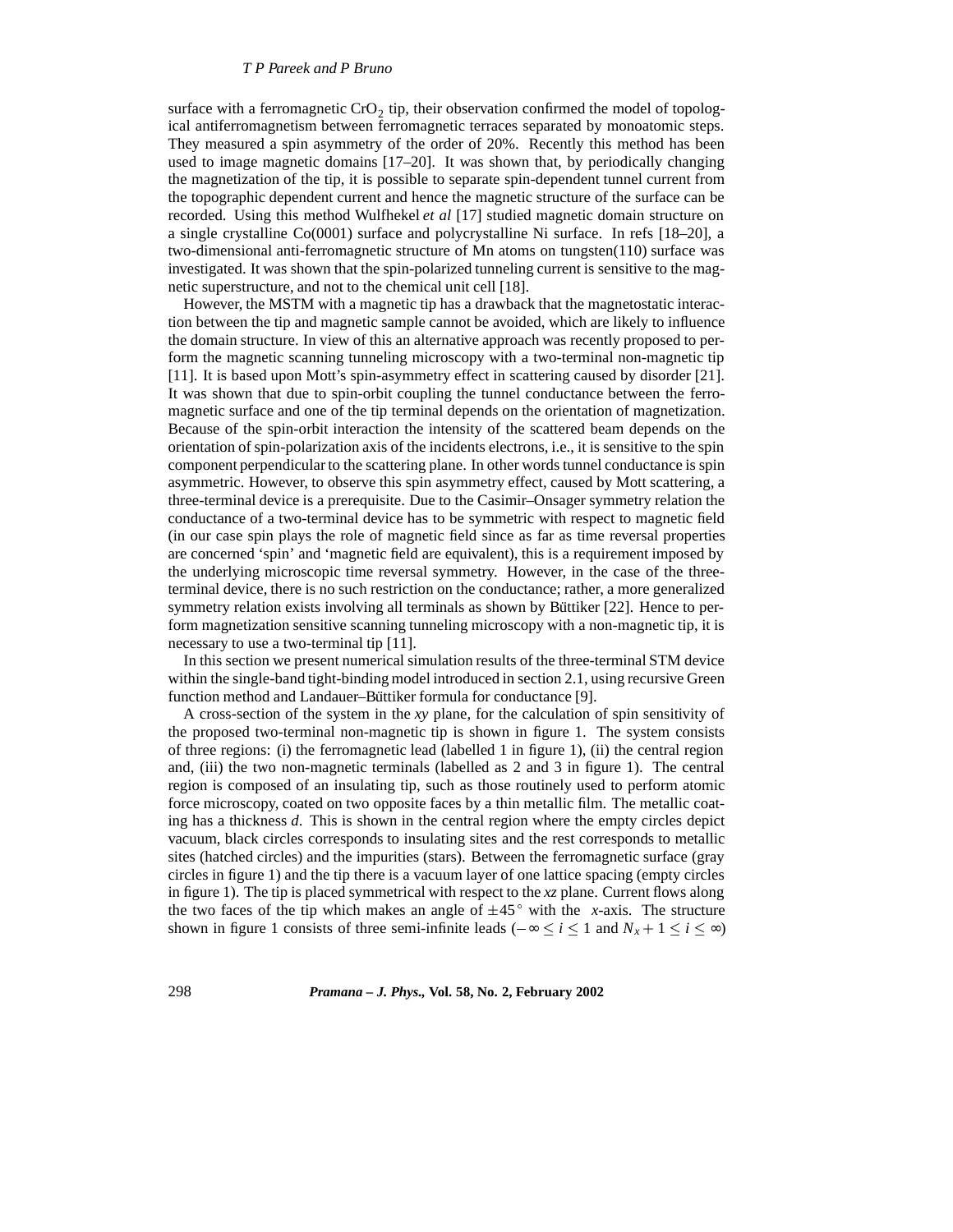

**Figure 1.** Cross-section of tip-geometry shown in *xy* plane. Gray circles denote ferromagnetic sample, the empty circles depict vacuum, black circles corresponds to insulating sites and the rest corresponds to metallic sites (circles with downward diagonal lines) and the impurities (empty stars) in the tip.

separated by the tip region  $1 \le i \le N_x$ . The thickness of the metallic coating on the tip is *da* where *a* is the lattice constant and the cross-section of the system is  $(N_y a \times N_z a)$ , where  $N_y$  and  $N_z$  are the number of sites along *y*- and *z*-axes. For numerical calculation we have taken  $N_v = N_z = 20$ ,  $N_x = 10$  and the metallic coating on the tip has a thickness of 4 lattice spacing, i.e.,  $d = 4$  as shown in figure 1 [22,23].

As shown in figure 1, in the ferromagnet, the left face of the tip and the right face of the tip is connected to three reservoirs at chemical potentials  $V_1$ ,  $V_2$  and  $V_3$  respectively. Let  $I_1$ ,  $I_2$  and  $I_3$  be the corresponding incoming currents in the three terminals. The currents are related to potentials by

$$
I_p = \sum_{q \neq p} G_{pq} (V_p - V_q). \tag{14}
$$

The above expression is gauge invariant and the currents conservation law  $\sum_i I_i = 0$  requires that  $G_{pq} = G_{qp}$  be satisfied.

The calculation of the conductance of the structure is based on the non-equilibrium Green's function formalism [24,25]. When applied to multi-terminal ballistic mesoscopic conductor we obtain the following result for the conductance [23]

$$
G_{pq} = \frac{e^2}{h} \text{Tr}[\Gamma_q G^R \Gamma_p G^A].
$$
\n(15)

Here *p* and *q* enumerates the three terminals and the upper indices R and A refer to the retarded and advanced Green function of the whole structure taking leads into account. Here  $\Gamma_{p(q)}$  self-energy function for the isolated ideal leads are given by  $\Gamma_{p(q)} = t^2 A_{p(q)}$ , where  $A_{p(q)}$  is the spectral density in the respective lead when it is decoupled from the structure. The trace is over space and spin degrees of freedom, and all the matrices in

*Pramana – J. Phys.,* **Vol. 58, No. 2, February 2002** 299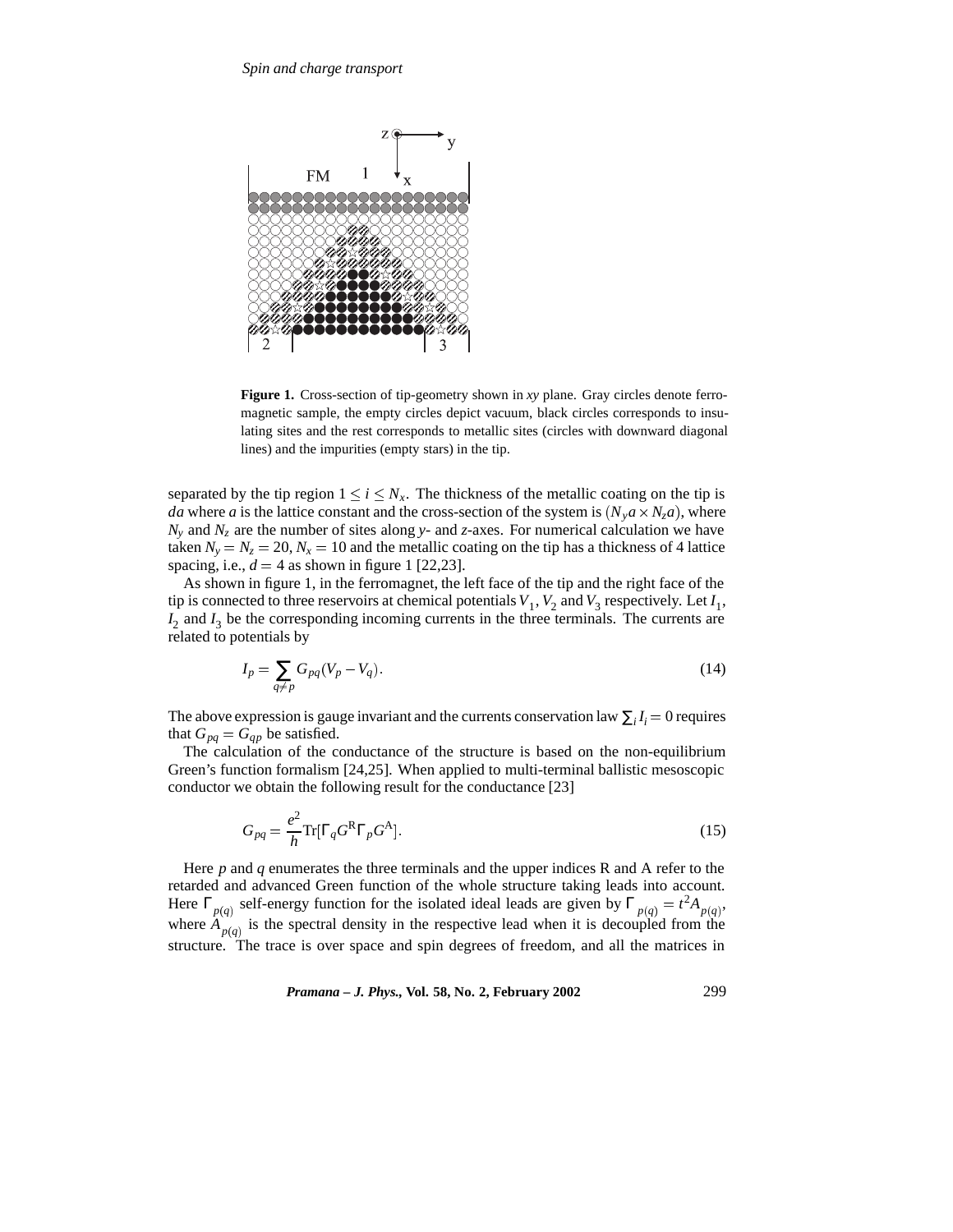eq. (4) are of size  $(2N_y \times N_z, 2N_y \times N_z)$ , where  $N_y$  and  $N_z$  are the number of sites along the *y* and *z* direction and the factor 2 takes into account the spin degree of freedom. All the quantities in the above equations are evaluated at the Fermi energy. To calculate the required Green function we use the well-known recursive Green function method [26].

We present numerical results for a system of cross-section  $(20 \times 20)$  in *yz* plane and a length of 10 lattice spacing along the *x* direction. The number of metallic layers on the tip, i.e.,  $d$  in figure 1 is taken to be 4 lattice spacings. The hopping parameter,  $t$ , is same for all pairs and set to  $-1$  for numerical calculation. The on-site energies in the leads and on the metal coating on the tip is set to be zero, while in the vacuum layer it is  $\varepsilon_{\text{vac}} = 4.0|t|$ , and in the tip of the insulating region it is  $\varepsilon_{\text{ins}} = 10.0|t|$ . The Fermi level throughout the calculation is kept fixed at  $\varepsilon_f = 3|t|$  above the bottom of the band. For disorder we consider Anderson model in which a random on-site energy, characterized by square distribution of width *W*, is added to the on-site energy of perfect case. In our case disorder is added only in the metallic coating on the tip; everywhere else the system is perfect.

In figure 2 we have plotted the conductance  $G_{12}$  and  $G_{13}$  as a function of magnetization angle  $\theta$  with respect to the *z* axis. We rotate the magnetization in the *yz* plane such that the magnetization is always perpendicular to the *x*-axis or in other words the angle  $\phi$  does not change and has a fixed value of 90°. To be specific, when  $\theta = 0$  and  $\phi = 90^\circ$ , magnetization is parallel to the *z*-axis while for  $\theta = 90^{\circ}$  and  $\phi = 90^{\circ}$  the magnetization is parallel to the *y*-axis. We have taken  $\varepsilon_f = 3|t|$ ,  $\alpha_{SO} = 0.02$  and  $\Delta = 2.4|t|$  and the Anderson disorder strength is  $W = 1|t|$ .

This set of parameters corresponds to a mean free path of  $l_m = 80a$ , spin relaxation length of  $l_{\text{SO}} = 25l_m$  and polarization is  $P = 50\%$ . We notice that the conductance shows approximately  $cos(\theta)$  as a function of angle, which is expected since in our geometry the tip is placed symmetrically to *xz* plane. However, because of disorder the effective axis in the system does not coincide with the chosen spin quantization



**Figure 2.** Conductance ( $G_{12}$  and  $G_{13}$ ) versus  $\theta$  plot for the two terminals for a fixed value of  $\phi = 90$ . The other parameters chosen for this figure are  $\varepsilon_f = 3.0|t|$ ,  $\Delta = 2.4|t|$ ,  $\alpha_{\rm SO} = 0.02$ , and  $W = 1 |t|$ .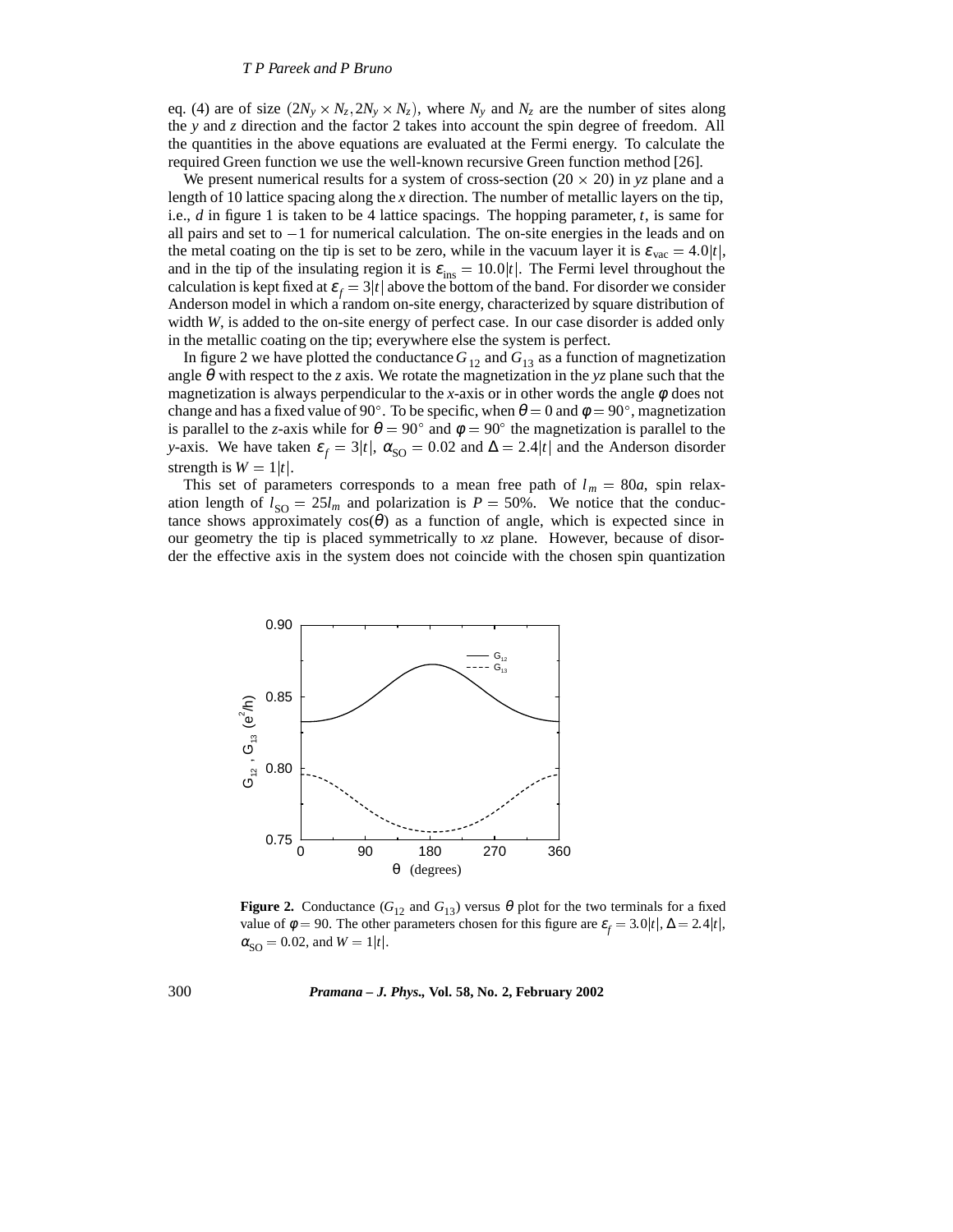

**Figure 3.** Plot of the average two-terminal conductance  $(G_{12} + G_{13})/2$  versus  $\theta$ . The other parameters are same as those in figure 2.

axis, i.e., *z* axis, and also since the structure considered is three-dimensional the scattering plane is not fixed and hence the conductance variation with magnetization angle does not show an exact cosine behavior. Also we notice that the variation of  $G_{13}$  is opposite to that of  $G_{12}$ . This is in agreement with the underlying microscopic time-reversible symmetry which requires that the two-terminal conductance should be symmetric under time reversal.

To verify this point in figure 3 we have plotted the sum of  $(G_{12} + G_{13})/2$ . We see that the two-terminal conductance is symmetric with respect to magnetization angle  $\theta$  and also the magnitude of oscillation is much smaller than either  $G_{12}$  or  $G_{13}$ . This is due to the fact that the variation of  $G_{12}$  or  $G_{13}$  with  $\theta$  is of first-order with respect to the spin-orbit coupling, whereas the variation of  $G_{12} + G_{13}$  is of second order with respect to spin-orbit coupling. Actually the latter can be viewed as related to the anisotropic magnetoresistance of ferromagnets, whereas the former is related to the extraordinary Hall effect. In fact from this figure it is clear that the conductance of a ferromagnetic–nonmagnetic interface will be anisotropic in the presence of spin-orbit coupling [10]. The essential point here is that the conductance of a ferromagnetic-nonmagnetic interface, in the presence of SO interaction depends on the magnetization angle of ferromagnet and is consistent with the Büttiker symmetry relation [22]. This anisotropy exist irrespective of the dimensionality of the system considered as we will see later in  $\S5$ .

In figure 4 we plot spin asymmetry as a function of polarization of ferromagnet for the terminal 2. We have defined the spin-asymmetry as

$$
A = \frac{G_{12}^{\max} - G_{12}^{\min}}{G_{12}^{\max} + G_{12}^{\min}},
$$
\n(16)

where to find  $G_{12}^{\text{max}}$  and  $G_{12}^{\text{min}}$  we generate a curve as shown in figure 3 for each set of parameters and from these points we get the corresponding maximum and minimum values. This is necessary since the variation of conductance with magnetization angle does

*Pramana – J. Phys.,* **Vol. 58, No. 2, February 2002** 301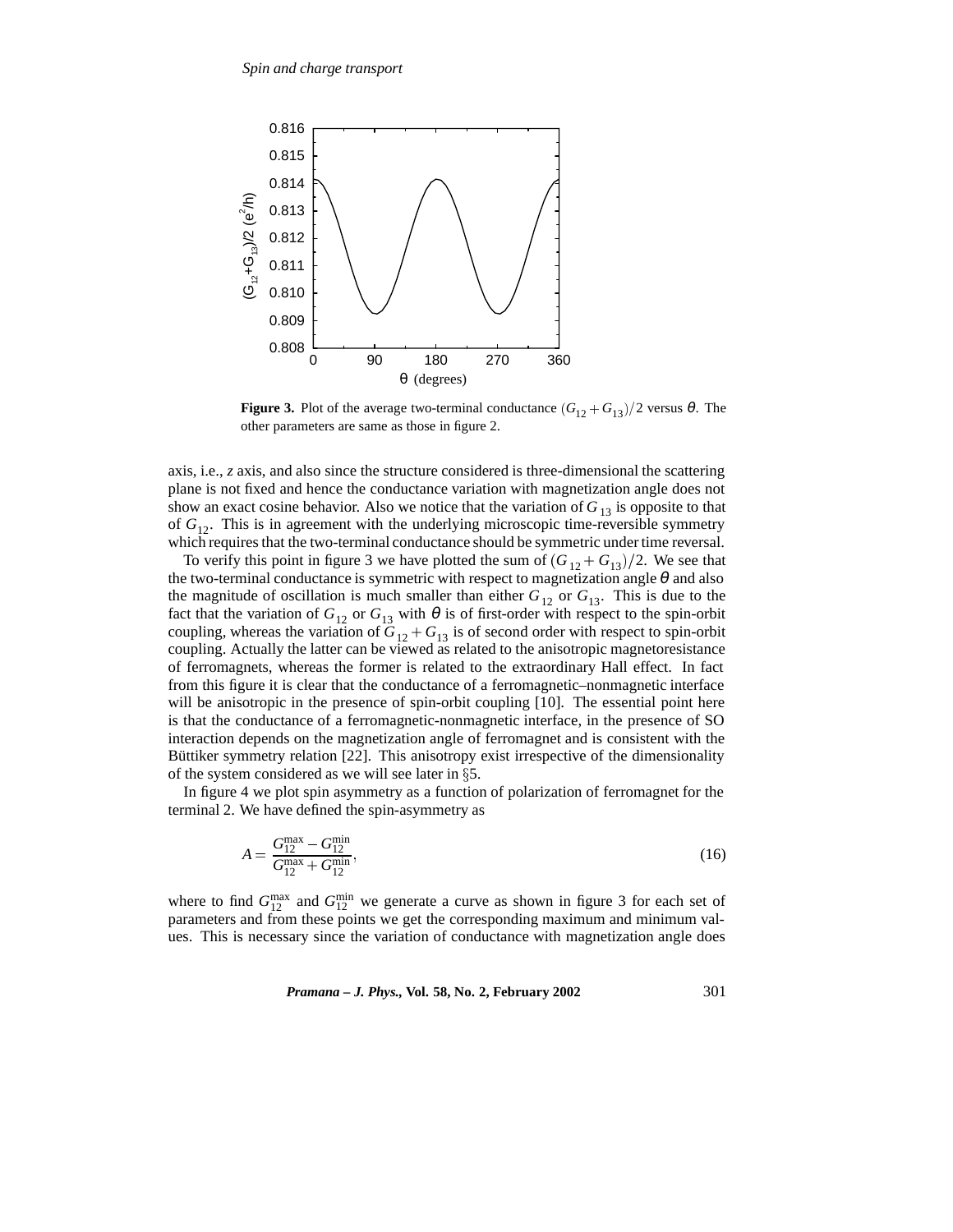

**Figure 4.** Spin asymmetry *A* as a function of polarization for different disorder strength. The other parameters are  $\varepsilon_f = 3.0|t|$  and  $\alpha_{SO} = 0.02$ .

not follow exact cosine behavior, the maxima and minima need not occur exactly at zero and  $\pi$  respectively. We have fixed Fermi energy at  $\varepsilon_f = 3|t|$  and  $\alpha_{\text{SO}} = 0.02$ . Different curves in figure 4 correspond to disorder strengths  $W = 1|t|$  (solid line),  $W = 2|t|$  (dotted line),  $W = 2.5|t|$  (dot–dashed line) and  $W = 4|t|$  (dashed line) whose corresponding meanfree-paths are respectively 80*a*, 10*a*, 6*a*, and 3*a*. Although all these curves correspond to different mean-free-paths, the ratio  $l_{\text{SO}}/l_m$  is the same for all the curves and is equal to 25, since this ratio is determined by Fermi energy and spin-orbit coupling strength, which are kept fixed here.

We see that for a fixed disorder strength the spin asymmetry increases linearly with the polarization or in other words spin asymmetry is directly proportional to the polarization of ferromagnet. However, for a fixed polarization value, spin asymmetry shows a nonmonotonic behavior. As we increase disorder strength, spin asymmetry first increase and then starts decreasing. This shows that the spin asymmetry is maximum when the system is in quasi-ballistic regime, since the multiple scattering destroys the spin asymmetry effect. This is clearly visible in figure 4 where spin asymmetry is maximum, for a fixed value of polarization, at a disorder strength  $W = 2|t|$ , corresponding to a mean-free-path of 10*a*, while it is minimum for  $W = 4|t|$  corresponding to a mean-free-path of 3*a* lattice spacings. The order of magnitude of spin asymmetry is 5%, which is in good agreement with the prediction in ref. [11].

In figure 5 we have studied the behavior of spin asymmetry as a function of spin-orbit coupling parameter  $\alpha_{SO}$ . The other parameters are same as in figure 4. We notice that the spin asymmetry shows a linear behavior for small values of  $\alpha_{SO} \le 0.03$ . For larger  $\alpha_{SO}$  the linear behavior is no longer seen because for a fixed disorder, i.e., fixed *l <sup>m</sup>*, as we increase  $\alpha_{\rm SO}$ , correspondingly,  $l_{\rm SO}$ , i.e. spin-relaxation path decreases, hence the higher order effect in spin-orbit coupling starts dominating so we no longer observe a linear behavior. Also we see that for a fixed  $\alpha_{SO}$ , spin asymmetry shows a maximum at a disorder strength of around  $W = 2|t|$ . This is in harmony with the results presented in figure 4. A typical value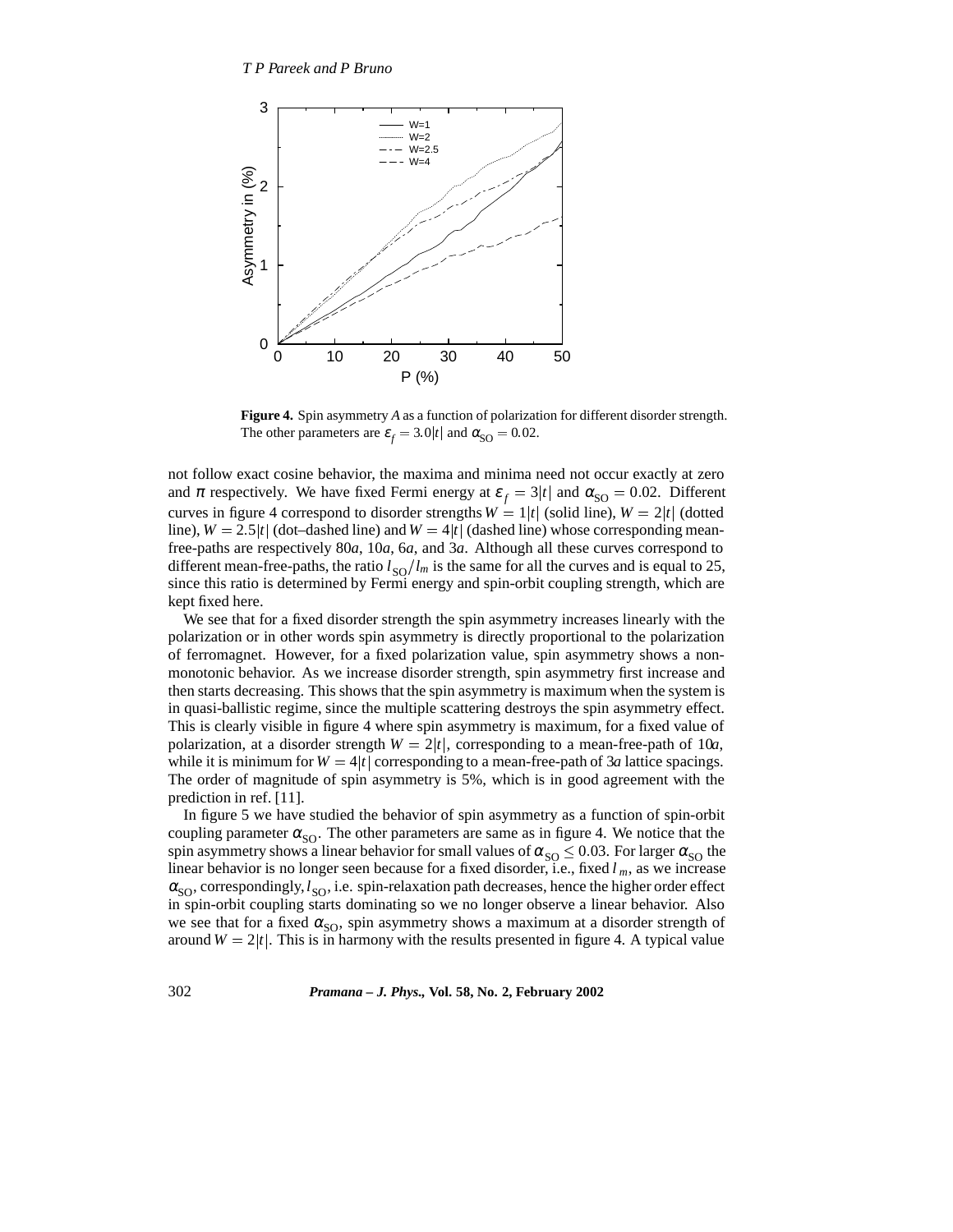of spin asymmetry is of the order of 5%. So from the results of figures 4 and 5 we can say with confidence that the efficiency of the proposed three-terminal STM device would be maximum when the device operates in quasi-ballistic regime.

In summary we have developed a new model to take into account spin-orbit scattering within the single-band tight-binding model. Using this model we have done numerical calculations of MSTM with a non-magnetic tip. The order of magnitude of the spin asymmetry is about 5%, which is in good agreement with the qualitative estimate given in [11], and the effect is maximum when the device operates in the quasi-ballistic regime. The spin asymmetry of the present effect is smaller than the one obtained in the spin-valve tunneling structures. However, it has some advantages. In particular since the tip is non-magnetic, it is insensitive to an external magnetic field. This allows one to study the domain structure as a function of applied field. Furthermore, the problem of the magnetostatic interaction between the tip and the magnetic sample is avoided, which in case of a magnetic tip would give rise to undesirable magnetic forces between the tip and the sample and are likely to influence the domain structure. Another important advantage of this technique is that by measuring separately the currents  $I_2$  and  $I_3$  of the two-tip terminals, and by combining them appropriately, one can separate the weak magnetic contrast from the dominant topographic contrast: the sum  $I_2 + I_3$  depends only on the topography, whereas the magnetic information is contained in the difference  $I_2 + I_3$ . Besides all these advantages it has an intrinsic limitation that only in-plane components can be studied and also since multiple scattering diminishes the spin-asymmetry effect, it is necessary that the device operates in a quasiballistic regime. However, to construct such a tip would be experimentally challenging.



**Figure 5.** Spin asymmetry *A*, as a function of  $l_m/l_{\rm SO}$  for different disorder strength. The other parameters are  $\varepsilon_f = 3.0|t|$  and  $\Delta = 2.4|t|$ . Corresponding value of polarization is 50%.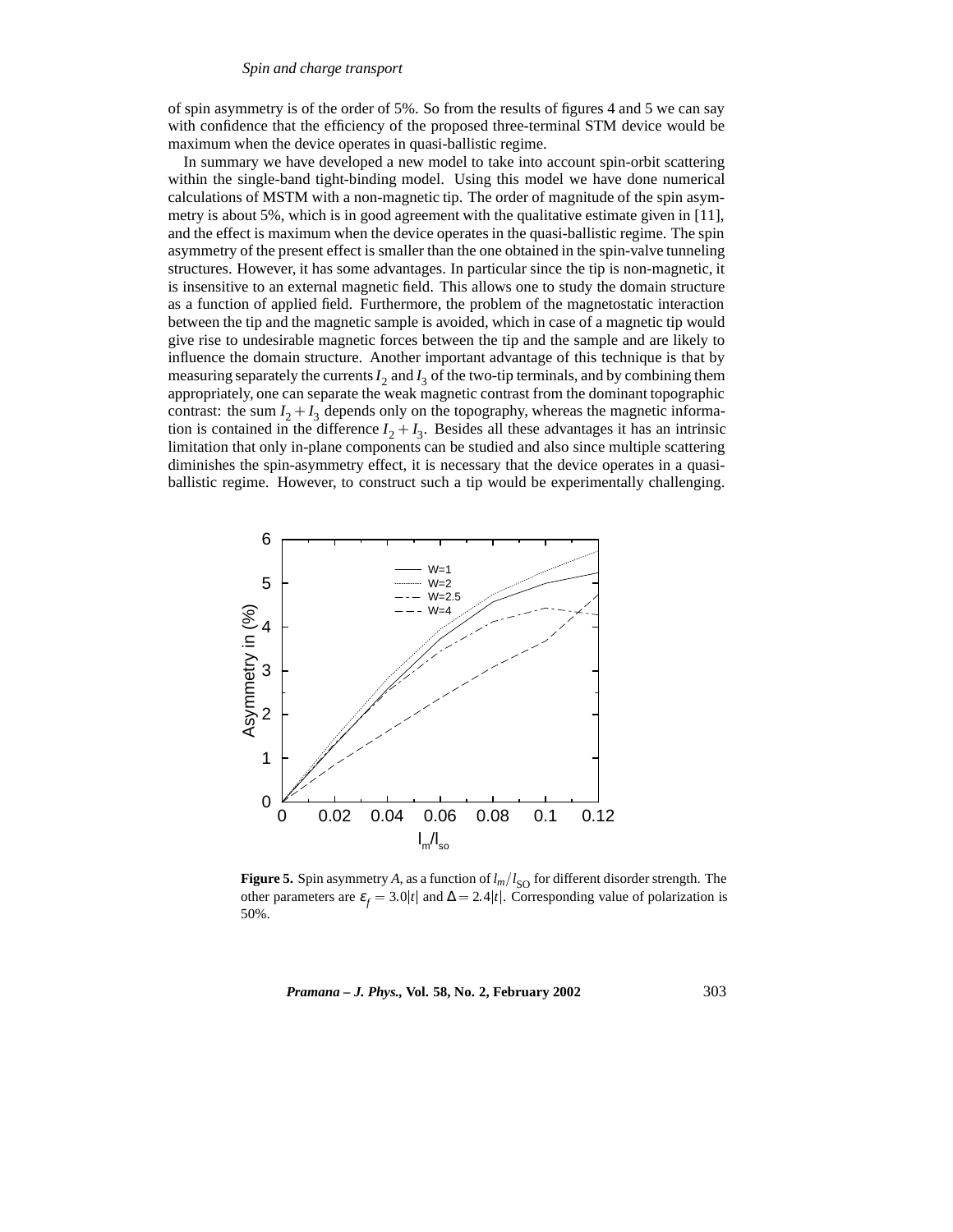

**Figure 6.** A 2DEG lying in *xy* plane connected to two semi-infinite ideal leads.

## **4. Spin transport in two-dimensional electron gas in the presence of Rashba spin-orbit interaction**

In this section we present a study of spin coherence in 2DEG in the presence of Rashba SO interaction using the tight binding Hamiltonian presented in section 2.2. We consider a system 2DEG lying in  $xy$  plane as shown in figure 6, with  $N_x$  sites along the *x*-axis (the current direction) and with  $N_y$  (will also be referred as the width of the channel) sites along *y*-axis, i.e., transverse direction perpendicular to the current direction. The 2DEG is connected to two ideal non-magnetic leads 1 and 2 as shown in figure 6.

Though the injected current is unpolarized, by analyzing the spin-resolved conductance for a given quantization axis we can infer the information about spin coherence. To this end we calculate spin resolved conductances using Landauer–Büttiker [22] formalism as presented in eq. (15). The two terminal spin resolved conductance (for a given spin quantization axis) is given by [10]

$$
G^{\sigma\sigma'}(\varepsilon_{\mathcal{F}}) = \frac{e^2}{h} \text{Tr}[\Gamma_1^{\sigma} G_{1N_x}^{\sigma\sigma'} + \Gamma_{N_x}^{\sigma'} G_{N_x 1}^{\sigma'\sigma-}], \qquad (17)
$$

where the symbols have the same meaning as defined in eq. (15). The trace is over spatial degrees of freedom. The total conductance is the sum of spin-spin conserved conductance and spin-flip conductance, i.e.,  $G = G_{sc} + G_{sf}$  where the spin-spin conserved and spin-flip conductance are  $G_{sc} = G^{\uparrow\uparrow} + G^{\downarrow\downarrow}$  and  $G_{sf} = G^{\uparrow\downarrow} + G^{\downarrow\uparrow}$  respectively. We point out that in our simulation the injected current is unpolarized since the ideal leads are non-magnetic. However by analyzing the spin resolved conductances we can study the spin coherence phenomena which would be observable when the injector and the detector are magnetic.

Figure 7 depicts the conductance and spin resolved conductance for different spin quantization axis as a function of length along the *x*-axis, i.e., current direction. The behavior of spin resolved conductance is different for different quantization axis since the system considered here is confined along transverse *y* direction and the effective Rashba field  $\mathbf{B}_R(\mathbf{k})$  is almost parallel to the *y*-axis. Hence the spin polarization does not show the oscillation, for the case (lower panel in figure 1) when the spin quantization axis is along the *y*-axis. We note that the spin coherence length  $(L_{\phi})$  is three times larger than the spin precession length  $(L_{sp})$  (in figure 6 the point where the difference between  $G_{sc}$  and  $G_{sf}$  tends to zero). Since the mean free path (122a) and the spin precession length (104a) are of the same order, this regime corresponds to large elementary rotation during electron free flight, but still spin coherence length is longer than the spin precession length. An appropriate quantity which is suitable to study spin coherence is polarization of the transmitted electrons, defined as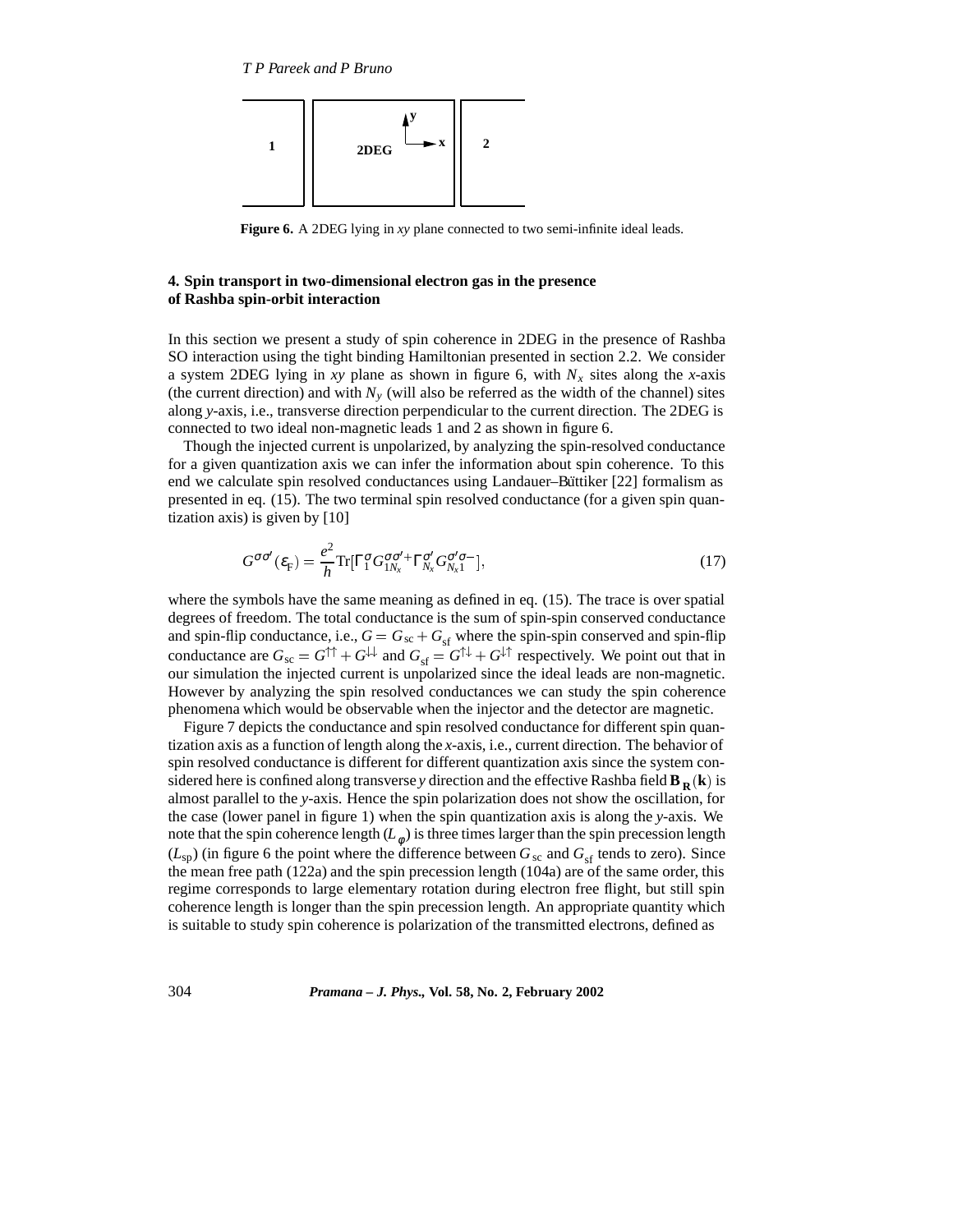$$
P = \frac{G_{\rm sc} - G_{\rm sf}}{G_{\rm sc} + G_{\rm sf}}.\tag{18}
$$

From the definition it is clear that the polarization lies strictly between  $+1$  (spin conserved) and  $-1$  (spin flip). The polarization corresponding to figure 1 is shown in figure 8. We see that polarization is always positive for spin quantization axis *y* while for spin quantization axis *x* and *z*, it shows oscillation of larger amplitude. The amplitude of oscillation is different for *x* and *z* direction. This implies that for Datta–Das [8] spin transistor a larger current



Figure 7. Conductance ( $\qquad$ ), spin conserved conductance (- - -) and spin flip conductance  $(\cdot \cdot)$  as a function of channel length. Left panel spin quantization axis is *y*-axis, for right panel *x*-axis, channel width is 80. The model parameters are  $E_f = 1.1t$ ,  $W = 0.5|t|$ , and  $\lambda_{SO} = 0.03|t|$ .



**Figure 8.** Polarization as function of channel length, parameters for this fig is same as those for figure 1.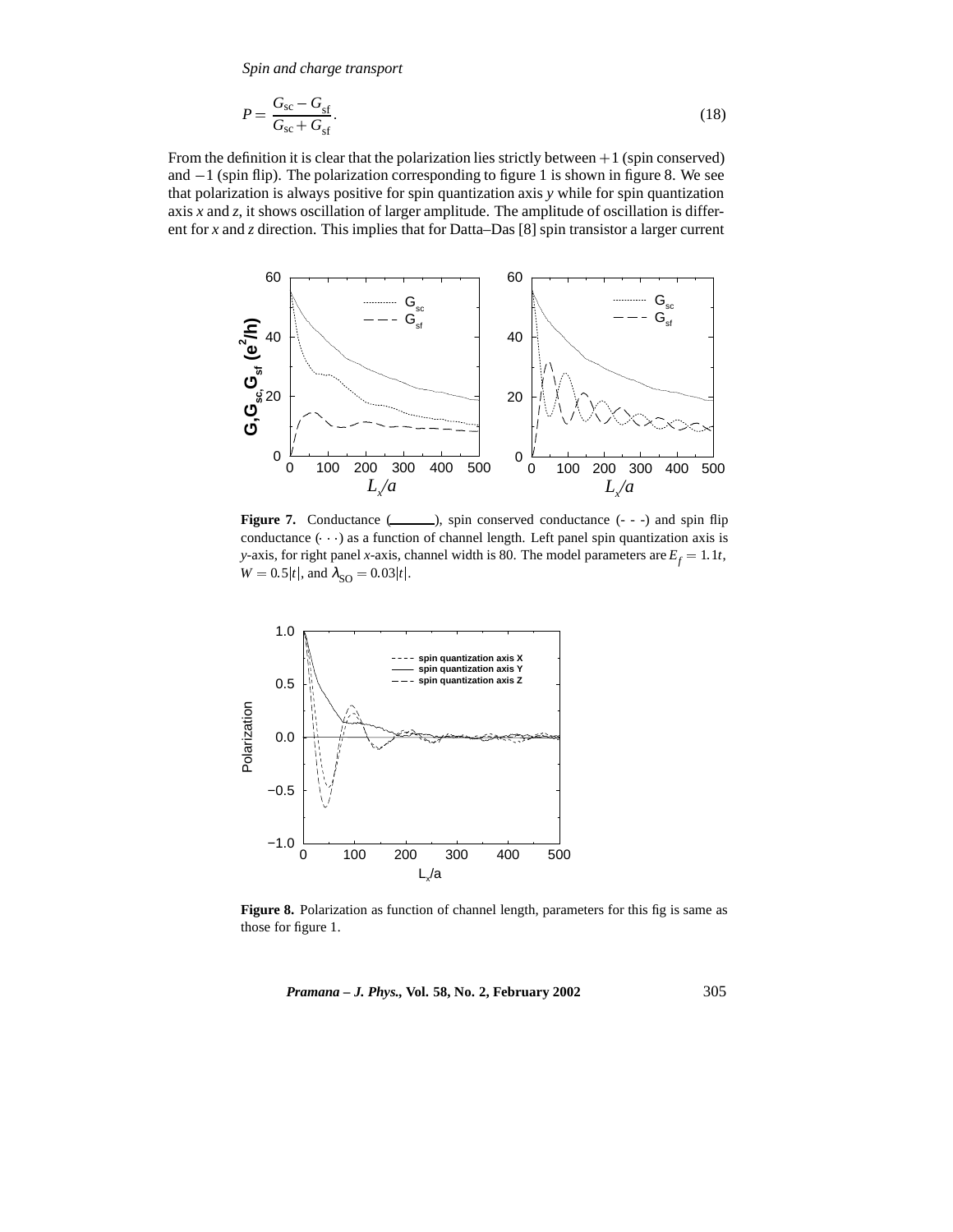modulation will be obtained as a function of gate voltage when the magnetization direction of injector-detector ferromagnets are parallel to the current direction.

Figure 9 illustrates the point that in the diffusive regime to preserve spin coherence one need to confine electrons to a width of the order of mean free path and not to tens of mean free path as claimed by real space Monte Carlo simulation [28]. The mean free path for figure 3 is 30a. We see that the polarization for channel width 30a, 50a and 80a decays much faster as a function of channel length compared to the channel width 10a and 20a, which is less than the mean free path. This shows a cross over from quasi-ballistic regime to diffusive regime. Also the polarization remains almost unchanged corresponding to channel width 10a, which is consistent with the 1D limit exhibiting no spin decoherence, since all rotations are along one axis and are commuting [29].

The results presented above were in the regime where the mean free path and spin precession lengths were such that during free flight electrons spin precession was of finite value. However, the other regime of small precession during electron's free flight can give rise to qualitatively different results as seen in figure 10, where we have plotted polarization for spin quantization axis *y* for different mean free paths keeping the spin precession length fixed. This is the regime where  $(l_{\text{mfp}} \ll L_{\text{sp}})$  or  $L_{\text{sp}}/L_e \gg 1$ , so that during its free flight electron polarization precesses by a small angle. As we reduce mean free path while keeping spin precession length fixed we observe an enhancement of spin coherence, or in other words polarization decay is suppressed, i.e. disorder helps to preserve spin coherence. Note the opposite behavior for  $\lambda_{\text{SO}} \geq 0.02$ . This is the regime of finite precession during free flight and disorder reduces spin polarization which is opposite to the behavior for small precession regime. However, for large values of  $\lambda_{SO} \geq 0.1$ , spin polarization increases as seen in the right panel.

Thus encouraged by the results we study the spin coherence as a function of Fermi energy. Motivation comes from the simple observation that the mean free path in two



**Figure 9.** Polarization as a function of channel length for different channel width. Mean free path and spin precession length are 30a and 104a ( $\lambda_{SO} = 0.02|t|$ ) respectively. The other parameters are same as those for figure 1.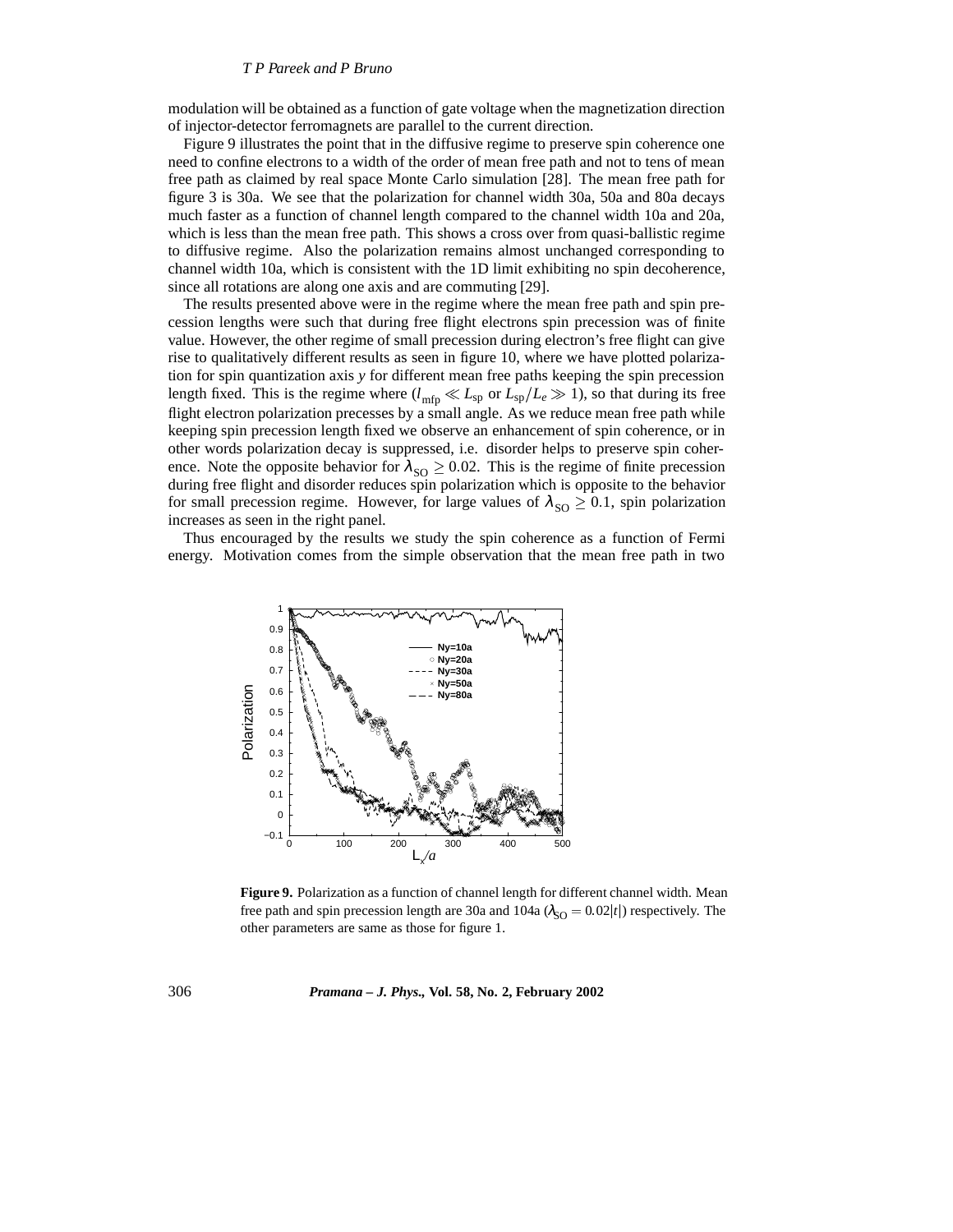

**Figure 10.** Polarization as a function of Rashba spin-orbit coupling parameter. Different curves corresponds to different mean free path as shown in the figure. The system size is  $80 \times 80$ .

dimension behave like  $L_e \approx \sqrt{(E_f)/(N_{2d}(E_f)W^2)}$ , any deviation from non-parabolicity in the band will affect the density of states and therefore the spin coherence. Near the band edges, where energy band can be well-approximated by parabola, the mean free path increases as Fermi energy is increased since  $N_{2d}(E_f)$  is constant. However as one approaches the band center,  $N_{2d}(E_f)$  start to diverge logarithmically within 2d tight binding model (Von Hove singularity). This in turn causes mean free path to decrease. This is due to non-parabolicity of the energy band and in recent experiments by Hu *et al* [14], it was reported to cause a reduction in Rashba spin-orbit coupling  $\lambda_{SO}$  by 25%. The reduction in  $\lambda_{\rm SO}$  due to non-parabolicity is encouraging since it will increase the spin precession length which can only help to push the parameters in the regime of small precession. From the discussion above we see that as we move away from the band edges, initially mean free path will increase and then starts to decrease, and will be shortest at the band center. Though the presence of disorder will weaken the singularity in the density of states, it still remains peaked at the band center as reported recently in ref. [32]. Hence we expect that for any value of spin precession length, the band center will always correspond to the regime of small precession and therefore the enhancement of spin coherence, i.e., polarization should be maximum at the band center.

This is clearly seen in figure 11, where we have plotted polarization as a function of Fermi energy for different strength of disorder, where  $\lambda_{SO} = 0.02$  or the equivalent spinprecession length is  $L_{sp} = 157a$ . We notice that in the middle of the band polarization enhancement is largest compared to the ballistics case even for the weak disorder, i.e,  $W/t = 0.5$  and 1.0. This is in agreement with the fact that density of states are peaked at band center [32]. Also it is seen that polarization for  $W/t = 0.5$ , 1.0 and 2.0 decreases till  $|E_f| \approx 2.0$  (measured from the band edge) and beyond this point increases in disorder strength always enhances the polarization. In the energy window  $-2 \leq E_F \leq 2$  we are always in the regime of small rotations i.e.,  $L_{sp}/L_e \gg 1$ . Hence polarization is enhanced compared to ballistic case irrespective of the disorder strength. Beyond  $-2 \leq E_f \leq 0$  the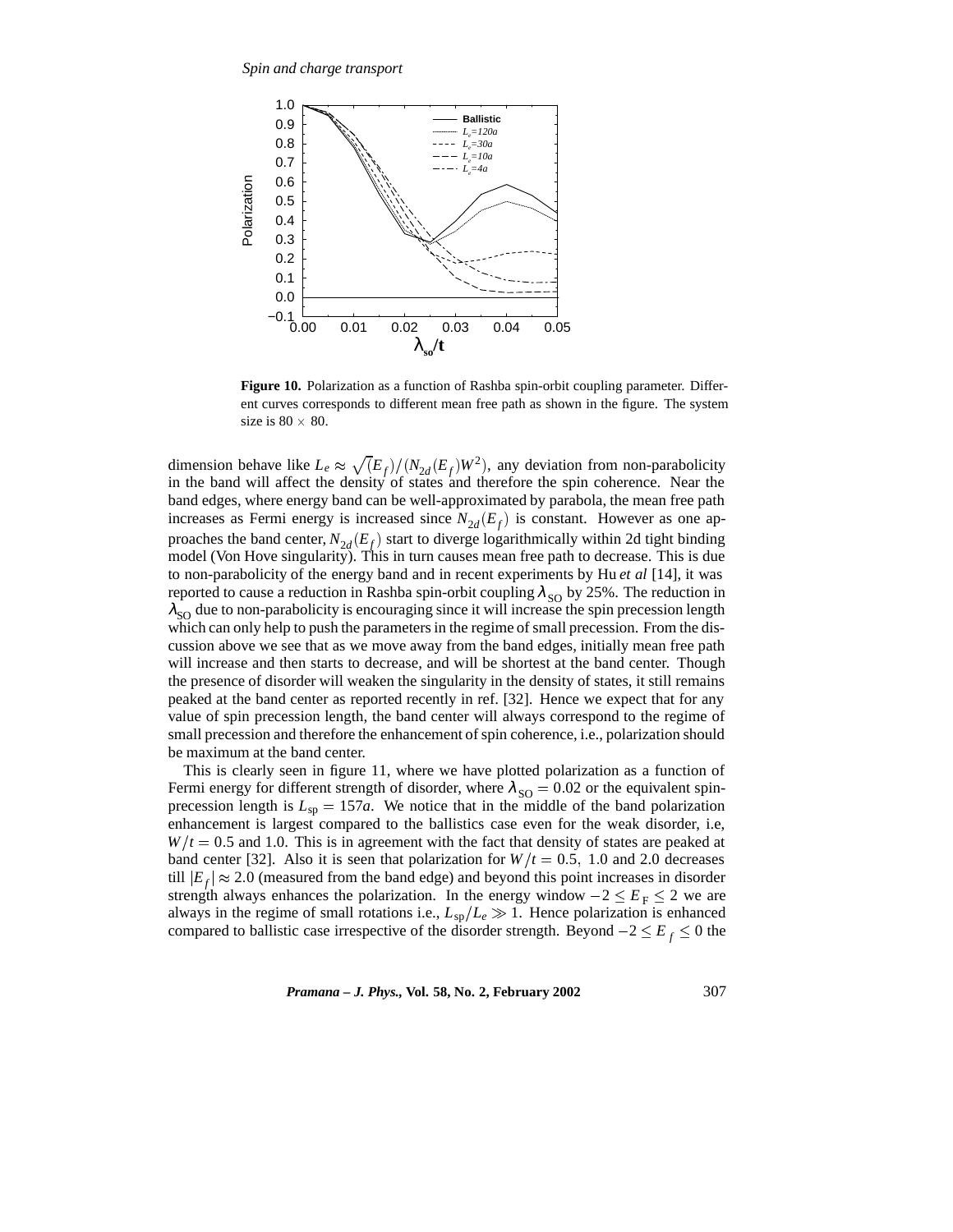

**Figure 11.** Polarization as a function of Fermi energy in units of |t|. Different curves corresponds to different values of disorder strength W. The system size is  $80 \times 80$ . The Rashba spin-orbit coupling  $\lambda_{SO} = 0.02$ , corresponding spin precession length is 157a. Disorder averaging was performed for 20 different realization for each *W*.

curve for  $W/t = 2.0$  shows an increase in polarization. This is expected since an increase in disorder only helps to decrease the mean free path. This is in agreement with the results presented earlier. So from this curve we can safely draw the conclusion that as we move away from the band edge, polarization will decrease initially and then will start to increase again till the band center, i.e. polarization shows a non-monotonic behavior as a function of Fermi energy. This is the coupled effect of disorder and non-parabolicity of energy band. This non-monotonic behavior should be seen with reference to the recent experiment on *n*-type GaAs [33], where observed spin life-time show a non-monotonic behavior as a function of carrier density. In this experiment carrier density was controlled through doping, which increases the Fermi energy and reduces the mean free path. Therefore, our result might provide a qualitative explanation for the said experiment. Another interesting conclusion which can be drawn from figure 11 is, the diffusive case spin coherence can be preserved even for wide channels, since disorder helps to preserve spin coherence as soon as non-parabolicity of density of states starts to play a role, however weak the disorder may be. This is clearly illustrated in figure 11 where all the curves in the presence of disorder lies above the curve for ballistic case in the range  $-2 \leq E_f \leq 2$ . This might have an important implication for Datta–Das spin transistor [8], since it removes the stringent criterion to confine electrons in one dimension.

### **5. Symmetry and anisotropy of conductance of a ferromagnetic-2DEG interface**

In this section we consider the following question: Does the conductance of a FM/2DEG interface depend on the magnetization direction? Büttiker symmetry relation for electrical conduction says that when one flips the magnetization of the ferromagnet, conductance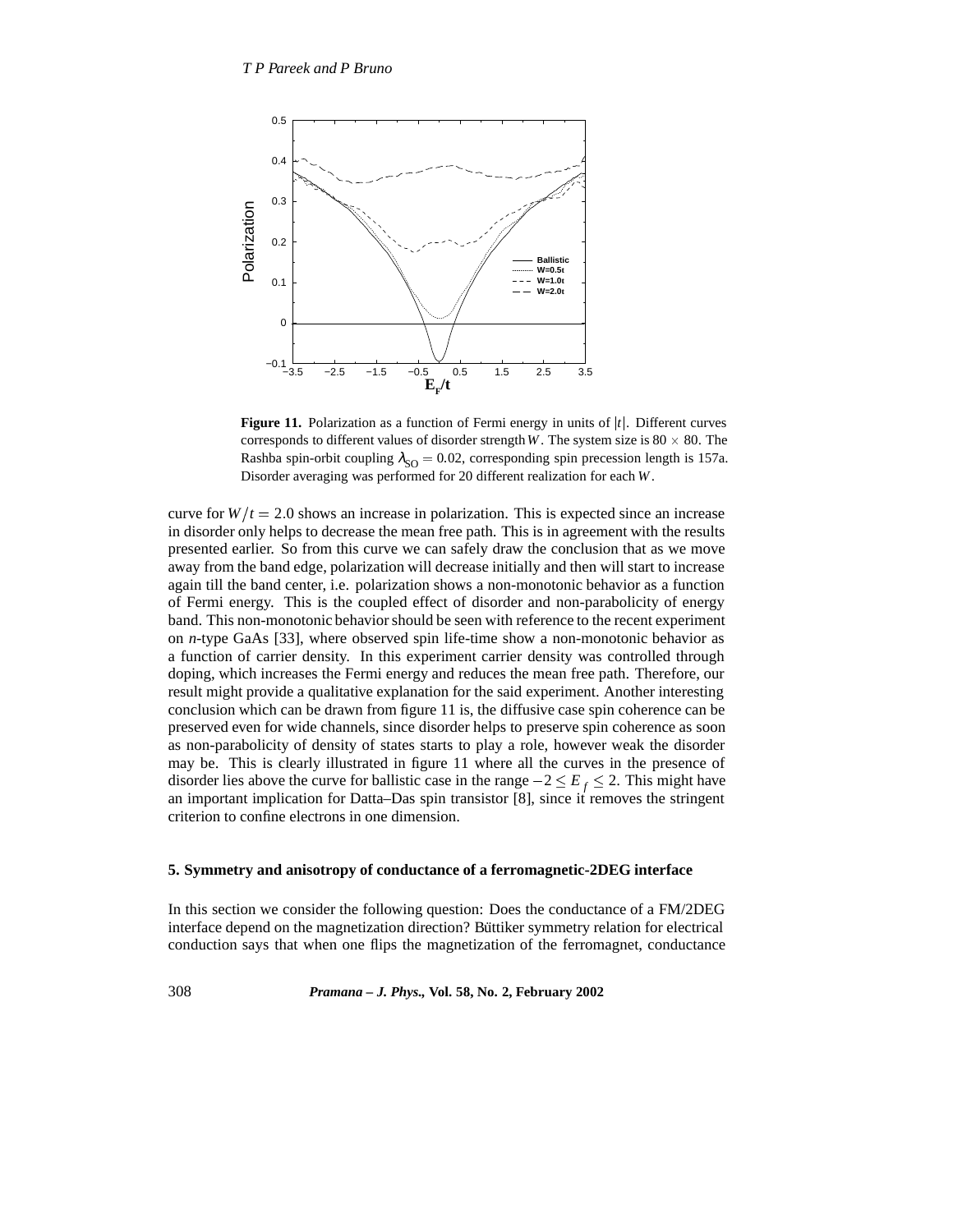should remain invariant. However, it does not make any statement about how conductance should behave when one changes the direction of magnetization. Motivated by this and the recent erroneous claim in ref. [34], where it was claimed that the conductance of FM/2DEG interface changes upon the flip of magnetization direction, which is obviously incorrect in the light of the Büttiker symmetry relation, we present the results for the conductance of FM/2DEG interface and point out that the conductance is anisotropic [10]. The results are shown in figure 12, as is seen clearly when we rotate the magnetization direction in the *yz* plane the conductance changes, and the conductance curve is symmetric with the magnetization angle which is consistent with the Büttiker symmetry relation. This anisotropy exist even for 3D systems with impurity induced spin-orbit interaction as shown in figure 3. This is in contrast to the result of ref. [35] where they used effective mass Hamiltonian presented in eq. (9) and showed that conductance of a FM/2DEG interface is invariant upon the rotation of magnetization. It was argued in ref. [35] that the anisotropy which is seen in numerical simulation within tight binding model is a consequence of reduced symmetry of lattice. However we believe that the anisotropy is due to the simultaneous presence of exchange and spin-orbit interaction, though they are spatially separated. The existence of anisotropy is due to the presence of SO interaction which breaks rotational invariance in space.



**Figure 12.** Top: schematic description of the device geometry (left), and of the bandstructure (center) and Fermi surface (right) of a 2DEG with Rashba effect; the arrows indicate the direction of the spin-quantization axis. Bottom: Two-terminal conductance of a FM/2DEG junction as a function of the angle  $\theta$  of the magnetization in *yz* plane for the ballistic (left) and diffusive (right) cases. Calculations were performed on a 50×50 lattice with  $k_{\text{F}}a = 1$ , FM exchange splitting  $\Delta$  given by  $\Delta/\varepsilon_{\text{F}} = 0.5$ , 2DEG Rashba parameter  $k_F \alpha/\varepsilon_F = 0.03$ ; for the diffusive case (no configuration averaging), the mean-free-path *l* is given by  $k_E l = 30$ .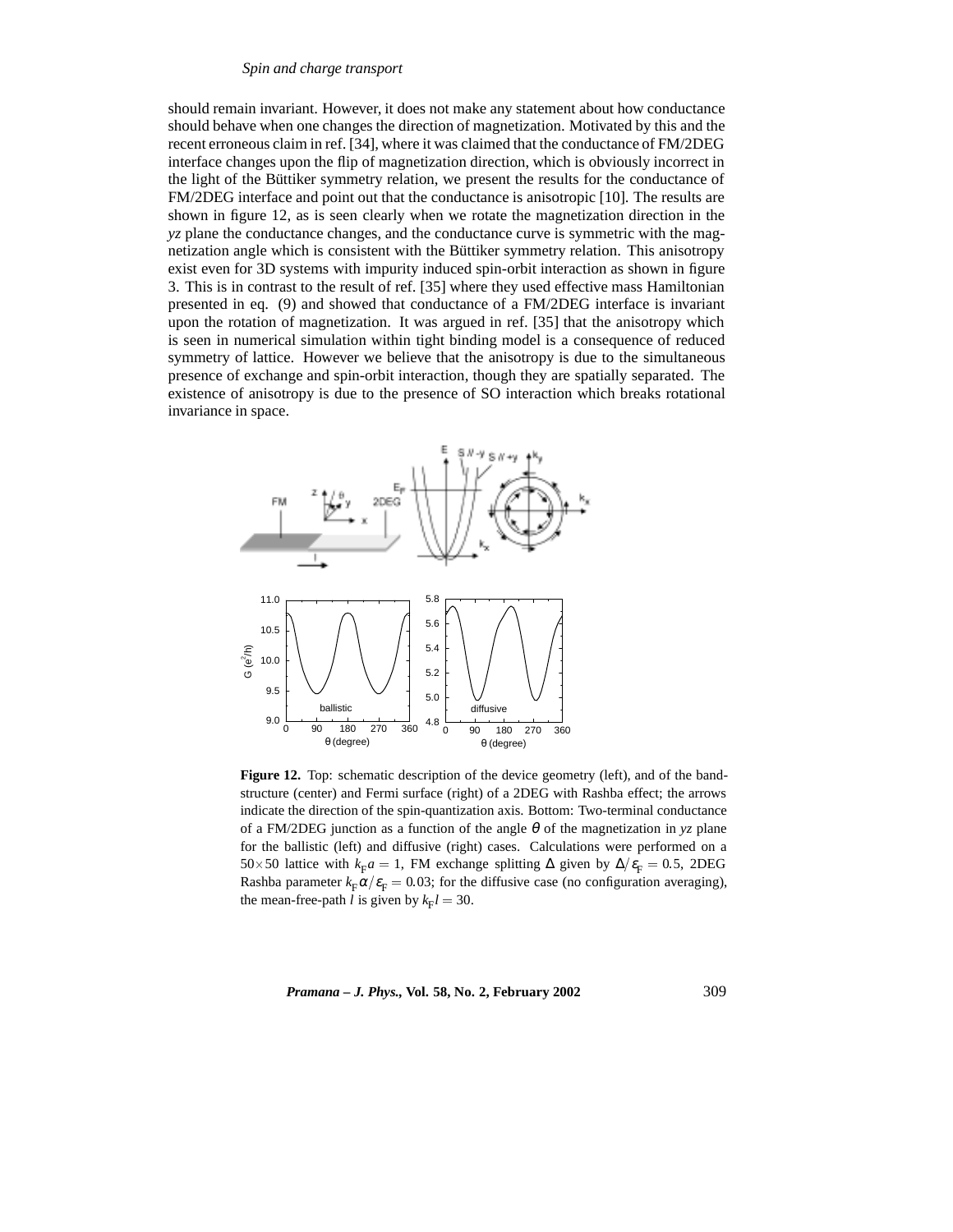## **6. Conclusion**

In summary we have presented new single band tight binding model including Elliot–Yafet and Rashba SO interaction. Using these tight binding models effect of SO interaction on spin and charge transport is studied. Numerical results were presented for spin relaxation in 2DEG in the presence of Rashba SO interaction and it was shown contrary to naive expectation that disorder helps to reduce spin relaxation. Also it is pointed out that conductance of a FM/2DEG interface can be anisotropic due to the simultaneous presence of exchange and SO interaction.

## **References**

- [1] G Prinz, *Phys. Today* **48**, 58 (1995)
- [2] R J Elliot, *Phys. Rev.* **96**, 266 (1954)
- Y Yafet, in *Solid state physics* edited by F Seitz and D Turnbull (Academic, New York, 1963) vol. 14
- [3] M I D'yakonov and V I Perel', *Sov. Phys. JETP* **33**, 1053 (1971); *Sov. Phys. Solid State* **13**, 3023 (1972)
- [4] A G Aronov, G E Pikus and A N Titkov, *Sov. Phys. JETP* **57**, 680 (1983)
- [5] J Fabian and S Das Sarma, *J. Vac. Sci. Tech.* **B17**, 1708 (1999)
- [6] Yu A Bychkov and E I Rashba, *Sov. Phys. JETP Lett.* **39**, 78 (1984)
- [7] G Lommer, F Malcher and U Rössler, *Phys. Rev. Lett.* **60**, 728 (1988) B Das, S Datta and R Reifenberger, *Phys. Rev.* **B41**, 8278 (1990) J Nitta, T Akazaki, H Takayanagi and T Enkoi, *Phys. Rev. Lett.* **78**, 1335 (1997) J P Heida, B J van Wees, J J Kuipers, T M Klapwijk and G Borghs, *Phys. Rev.* **B57**, 11911 (1998) G Engels, J Lange, Th Sch¨apers and H L¨uth, *Phys. Rev.* **B55**, 1958 (1997) D Grundler, *Phys. Rev. Lett.* **84**, 6074 (2000) T Matsuyama, R Kürsten, C Messner and U Merkt, *Phys. Rev.* **B61**, 15588 (2000)
- [8] S Datta and B Das, *Appl. Phys. Lett.* **56**, 665 (1990)
- [9] T P Pareek and P Bruno, *Phys. Rev.* **B63**, 165424-1 (2001)
- [10] T P Pareek and P Bruno, submitted for publication
- [11] P Bruno, *Phys. Rev. Lett.* **79**, 4593 (1997)
- [12] P Bruno and T P Pareek, cond-mat/0105506
- [13] F Mireles and G Kirczenow, *Phys. Rev.* **B64**, 024426 (2001)
- [14] C-M Hu, J Nitta, T Akazaki, H Takayanagi, J Osaka, P Pfeffer and W Zawadski, *Phys. Rev.* **B60**, 7736 (1999)
- [15] M Juliere, *Phys. Lett.* **A54**, 225 (1975) S Maekawa and U Gäfvert, *IEEE Trans. Magn.* **18**, 707 (1982) J C Slonczewski, *Phys. Rev.* **B39**, 6995 (1989)
- [16] R Wiesendanger, H J Güntherodt, G Güntherodt, R J Gambino and R Ruf, *Phys. Rev. Lett.* 65, 247 (1990)
	- R Wiesendanger, *J. Magn. Soc. Jpn.* **18**, 4 (1994)
- [17] W Wulfhekel and J Kirschner, *Appl. Phys. Lett.* **75**, 1944 (1999)
- [18] S Heinze, M Bode, A Kubetzka, O Pietzsch, X Nie, S Blügel and R Wiesendanger, *Science* **288**, 1805 (2000)
- [19] O Pietzsch, A Kubetzka, M Bode and R Wiesendanger, *Phys. Rev. Lett.* **84**, 5212 (2000)
- [20] M Bode, M Getzlaff and R Wiesendanger, *Phys. Rev. Lett.* **81**, 4256 (1998)